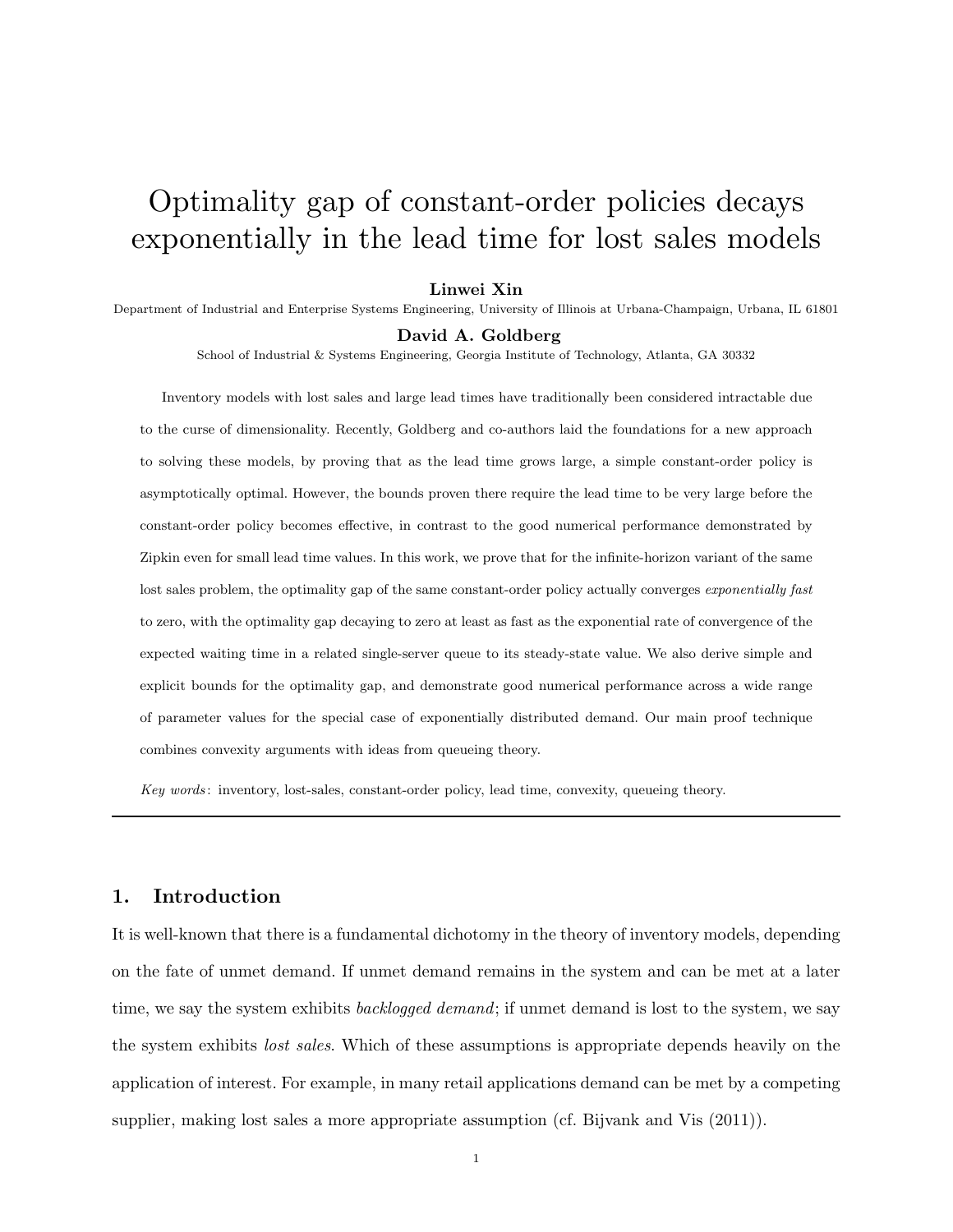A second important feature of many inventory models, intimately related to the above dichotomy, is that of positive lead times, i.e. settings in which there is a multi-period delay between when an order for more inventory is placed and when that order is received. This feature leads to an enlarged state-space (growing linearly with the lead time), to track all orders already placed but not yet received, i.e. the pipeline vector. It is a classical result that models with backlogged demand remain tractable even in the presence of positive lead times. Namely, it can be proven that a so-called basestock (i.e. order-up-to) policy, based only on the total inventory position (i.e. sum of the current inventory and all orders in the pipeline vector), is optimal in this setting (cf. Scarf (1960), Iglehart (1963), Veinott (1966)). However, it is known that such simple policies are no longer optimal for models with lost sales and positive lead times (cf. Karlin and Scarf (1958)). For over fifty years, inventory models with lost sales and positive lead times were generally considered intractable, as the primary solution method (dynamic programming) suffered from the curse of dimensionality as the lead time grew. As noted in Bijvank and Vis (2011), this has led to many researchers using models with backlogging as approximations for settings in which a lost sales assumption is more appropriate, which may lead to very suboptimal policies.

Although the optimal policy for lost-sales models with positive lead times remains poorly understood, the model has been studied now for over fifty years, and we refer to Bijvank and Vis (2011) and Goldberg et al. (2015) for a comprehensive review. Due to the difficulty of computing the optimal policy, there has been considerable focus on understanding structural properties of an optimal policy, and analyzing heuristics. In particular, convexity results were obtained in Karlin and Scarf (1958), Morton (1969), and Zipkin (2008a). Janakiraman, Seshadri and Shanthikumar (2007) compared the optimal costs between the backlogged and lost sales systems with identical problem parameters, and Huh et al. (2009) further proved that the base-stock policy was asymptotically optimal as the lost-sales penalty became large compared to the holding cost, with similar results also derived in Lu, Squillante and Yao (2012). Levi, Janakiraman and Nagarajan (2008) proposed the family of so called dual-balancing policies, and proved that the cost incurred by such a policy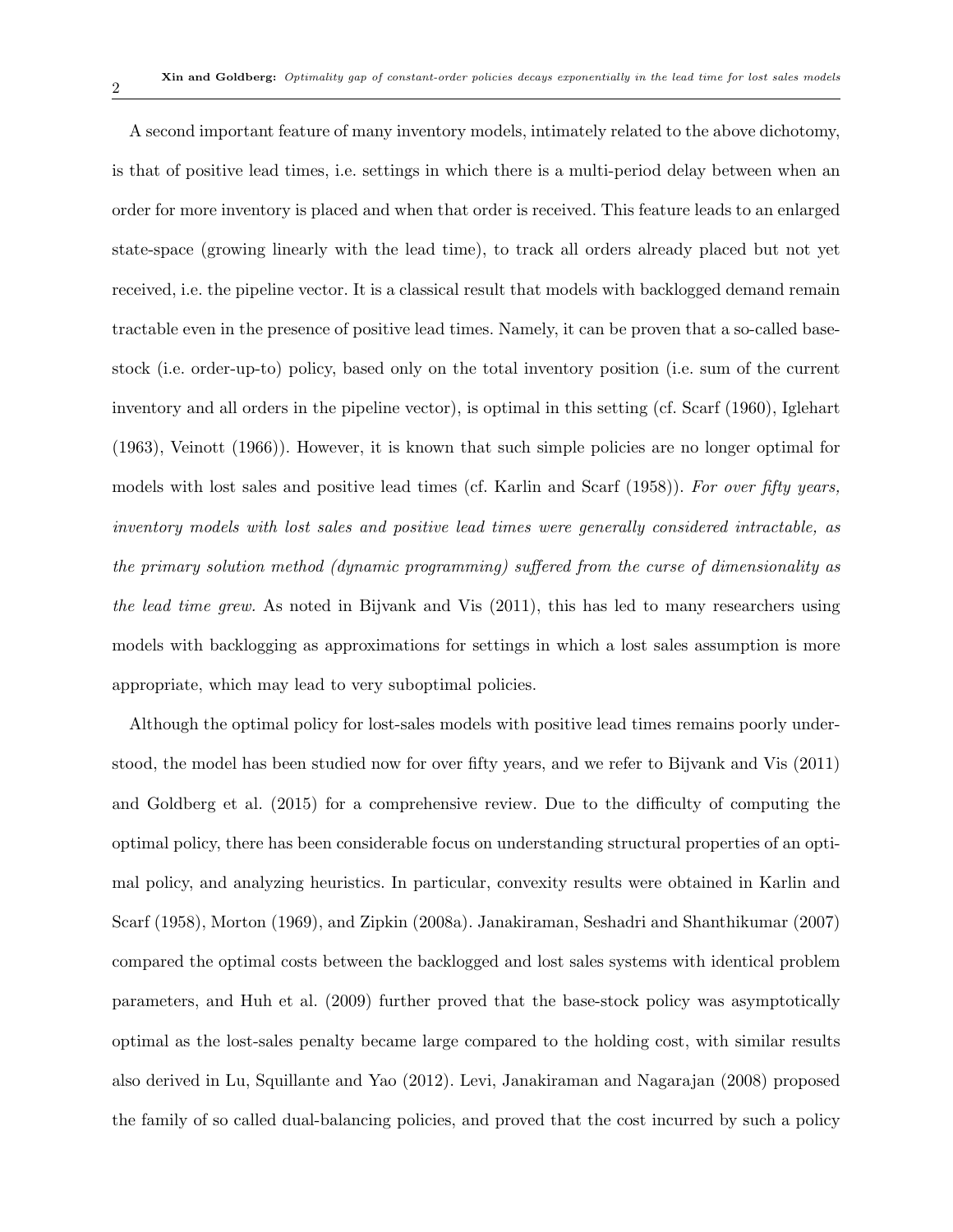was always within a factor of 2 of optimal. Another recent line of research yields efficient approximation algorithms for any fixed lead time by carefully approximating the associated dynamic programs (cf. Halman et al. (2009), Halman, Orlin and Simchi-Levi (2012), Chen, Dawande and Janakiraman (2014)). Despite this progress, the aforementioned work leaves open the problem of deriving efficient algorithms with arbitrarily small error, when the lead time is large.

A very simple and natural policy, which will be the subject of our own investigations, is the socalled *constant-order policy*, which places the same order in every period, independent of the state of the system. Perhaps surprisingly, Reiman (2004) proved that for lost sales inventory models with positive lead times, sometimes the best constant-order policy outperforms the more sophisticated base-stock policy, and performed a detailed analysis under a certain asymptotic scaling. This phenomena was further illuminated by the computational study of Zipkin (2008b), which confirmed that in several scenarios the constant-order policy performed favorably. These observations were recently given a solid theoretical foundation by Goldberg et al. (2015), who proved that for lost sales inventory models with positive lead times, as the lead time grows with all other parameters remaining fixed, the best constant-order policy is in fact *asymptotically optimal*. This is quite surprising, as the policy is so simple, and performs nearly optimally exactly in the setting which had stumped researchers for over fifty years. However, the bounds proven there are impractical, requiring the lead time to be very large before the constant-order policy becomes nearly optimal, e.g. requiring a lead time which is  $\Omega(\epsilon^{-2})$  to ensure a  $(1+\epsilon)$ -approximation guarantee, and involving a massive prefactor. The authors note that the numerical experiments of Zipkin (2008b) suggest that the constant-order policy performs quite well even for small lead times, and pose closing this gap (thus making the results practical) as an open problem. The authors also point out that if one could prove that the constant-order policy performs well for small to moderate lead times, this would open the door for the creation of practical hybrid algorithms, which solve large dynamic programs when the lead time is small, and transition to simpler algorithms for larger lead times.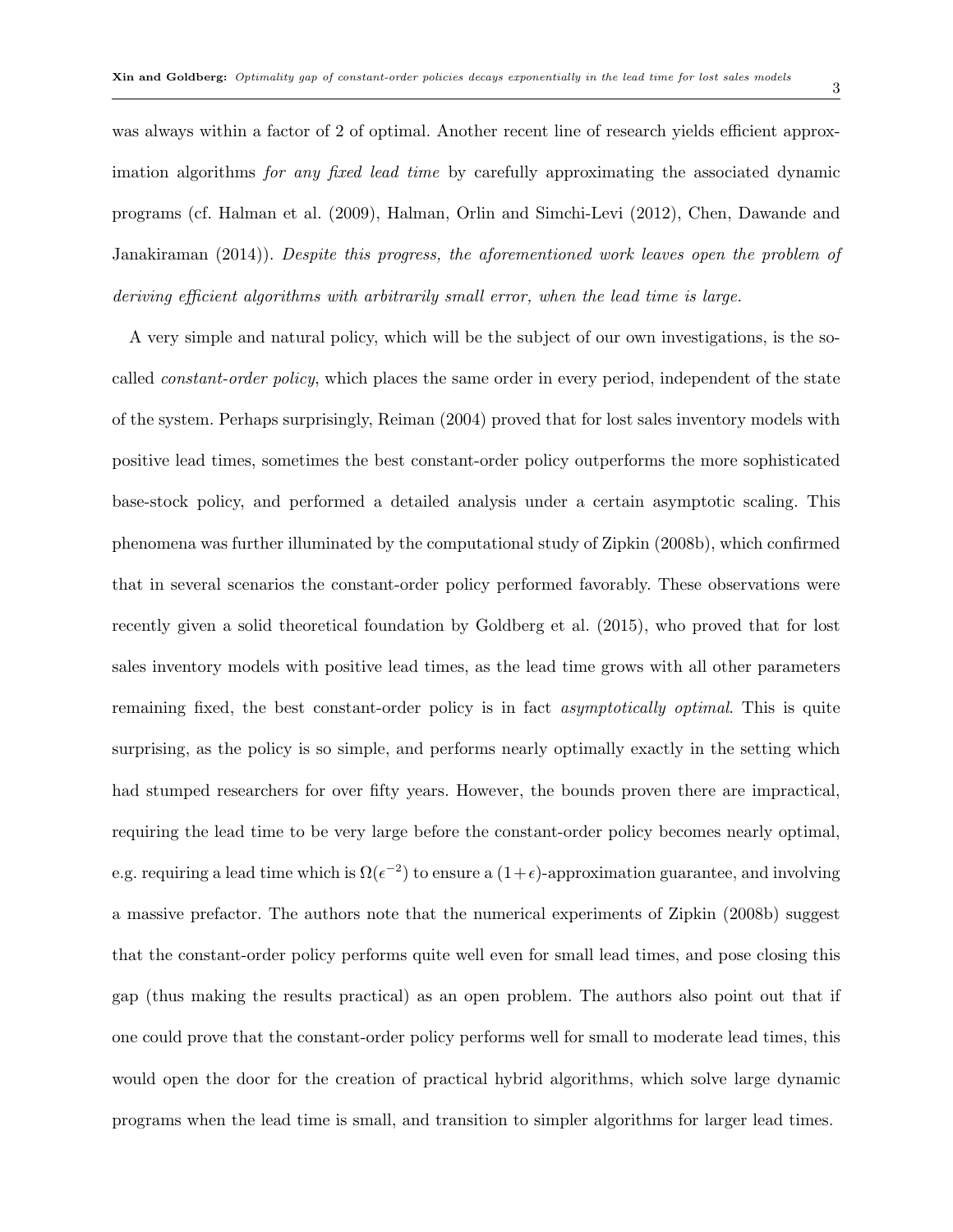#### 1.1. Our contributions

In this work, we make significant progress towards solving this open problem and closing this gap. For the infinite-horizon variant of the finite-horizon problem considered by Goldberg et al. (2015), we prove that the optimality gap of the same constant-order policy actually converges *exponentially* fast to zero, i.e. we prove that a lead time which is  $O(\log(\epsilon^{-1}))$  suffices to ensure a  $(1+\epsilon)$ approximation guarantee. We demonstrate that the corresponding rate of exponential decay is at least as fast as the exponential rate of convergence of the expected waiting time in a related singleserver queue to its steady-state value, which we prove to be monotone in the ratio of the lost-sales penalty to the holding cost. We also derive simple and explicit bounds for the optimality gap. For the special case of exponentially distributed demand, we further compute all expressions appearing in our bound in closed form, and numerically evaluate them, demonstrating good performance for a wide range of parameter values. Our main proof technique combines convexity arguments with ideas from queueing theory, and is simpler than the coupling argument of Goldberg et al. (2015).

#### 1.2. Outline of paper

The rest of the paper is organized as follows. We formally define the inventory problem of interest in Section 2.1, and describe the constant-order policy in Section 2.2. We state our main results in Section 2.3, and prove our main results in Section 3. We summarize our results and propose directions for future research in Section 4. A technical appendix is provided in Section 5, which contains several proofs from throughout the paper, as well as an in-depth analysis of our bounds (both analytic and numeric) for the illustrative special case of exponentially distributed demand.

# 2. Main results 2.1. Model description and problem statement

In this section, we formally define our lost-sales inventory optimization problem. Let  $\{D_t, t \geq 1\}$ be a sequence of independent and identically distributed (i.i.d.) demand realizations, distributed as the non-negative random variable (r.v.)  $D$  with distribution  $D$ , which we assume to have finite mean, and (to rule out certain trivial degenerate cases) to have strictly positive variance. Let  $L \geq 1$  be the deterministic lead time, and  $h, p (> 0)$  be the unit holding cost and lost-sales penalty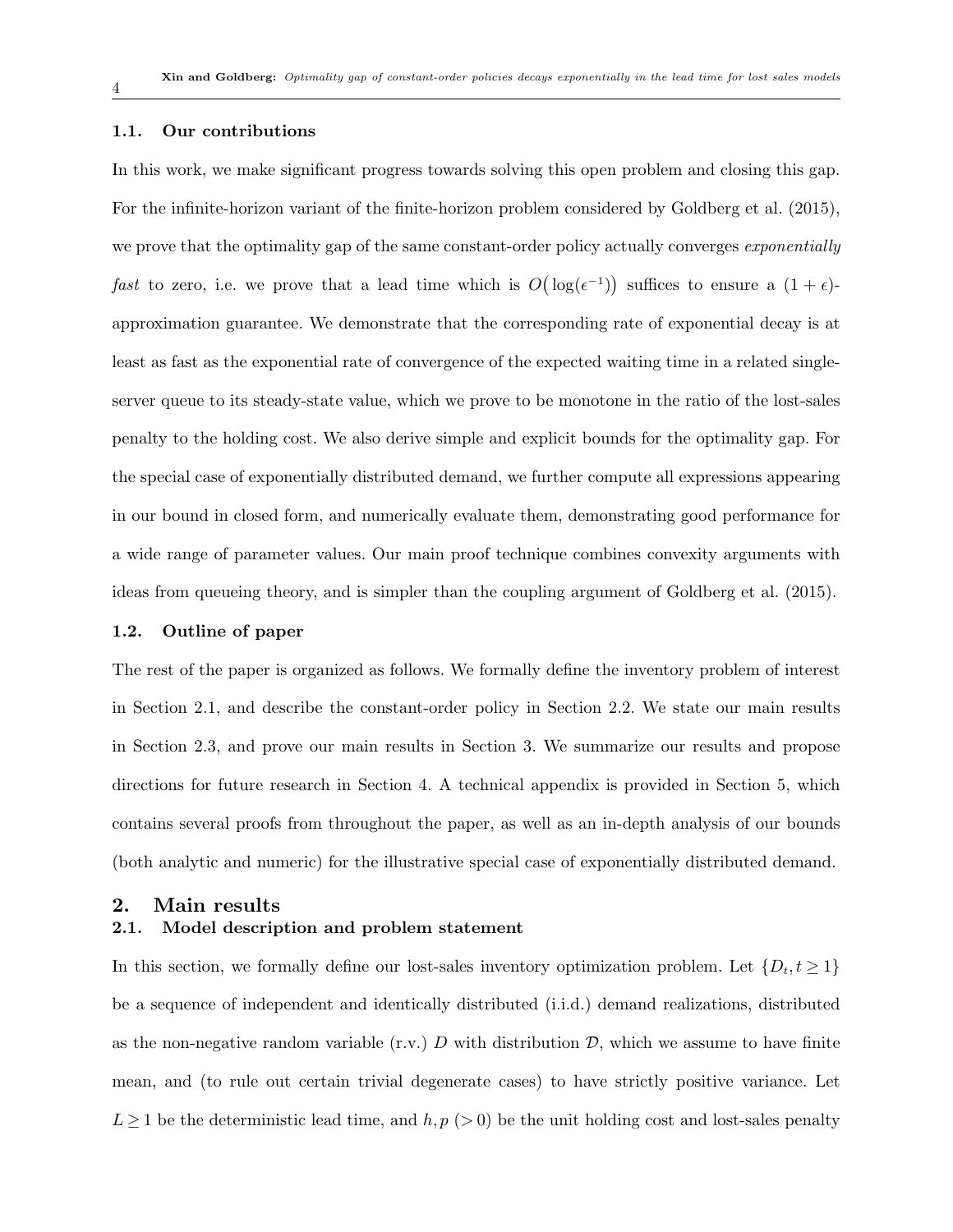5

respectively. In addition, let  $I_t$  denote the on-hand inventory, and  $\mathbf{x}_t = (x_{1,t}, \ldots, x_{L,t})$  denote the pipeline vector of orders placed but not yet delivered, at the beginning of time period  $t$ , where  $x_{i,t}$ is the order to be received in period  $i+t-1$ . The ordered sequence of events in period t is then as follows.

- A new amount of inventory  $x_{1,t}$  is delivered and added to the on-hand inventory.
- A new order is placed.
- The demand  $D_t$  is realized.
- Costs for period  $t$  are incurred, and the on-hand inventory and pipeline vector are updated.

Note that the on-hand inventory is updated according to  $I_{t+1} = \max(0, I_t + x_{1,t} - D_t)$ , and the pipeline vector is updated such that (s.t.)  $x_{1,t}$  is removed,  $x_{i,t+1}$  is set equal to  $x_{i+1,t}$  for  $i \in [1, L-1]$ , and  $x_{L,t+1}$  is set equal to the new order placed. We now formalize the family of admissible policies Π, which will determine the new order placed, mirroring the discussion in Huh, Janakiraman and Nagarajan (2011). An admissible policy  $\pi$  consists of a sequence of measurable maps  $\{f_t^{\pi}, t \geq 1\}$ , where each  $f_t^{\pi}$  is a deterministic measurable function with domain  $\mathcal{R}^{+,L+1}$  and range  $\mathcal{R}^+$ . In that case, for a given policy  $\pi$ , the order placed in period t equals  $f_t^{\pi}(\mathbf{x}_t, I_t)$ ; and  $\Pi$  denotes the family of all such admissible policies  $\pi$ . We let  $C_t \triangleq h(I_t + x_{1,t} - D_t)^+ + p(I_t + x_{1,t} - D_t)^-$  denote the sum of the holding cost and lost-sales penalty in time period t, where  $x^+ \stackrel{\Delta}{=} \max(x, 0)$ ,  $x^- \stackrel{\Delta}{=} \max(-x, 0)$ . Let  $0(1)$  denote the all-zeros (all-ones) vector, where the dimension is to be inferred from context. As we will be primarily interested in minimizing long-run average costs, and for simplicity, we suppose that the initial conditions are such that the initial inventory is 0, and the initial pipeline vector is empty, i.e.  $I_1 = 0$ ,  $\mathbf{x}_1 = \mathbf{0}$ . For a given policy  $\pi \in \Pi$ , we let  $C_t^{\pi}$  denote the corresponding cost incurred in period t, and  $C(\pi) \triangleq \limsup_{T \to \infty} \frac{\sum_{t=1}^{T} \mathbb{E}[C_t^{\pi}]}{T}$  $T^{L\underline{\mathbb{E}}[C_t]}$  denote the long-run average cost incurred by  $\pi$ . Then the corresponding infinite-horizon lost-sales inventory optimization problem which we will consider (identical to the problem considered in Huh, Janakiraman and Nagarajan (2011)) is

$$
\text{OPT}(L) \stackrel{\Delta}{=} \inf_{\pi \in \Pi} C(\pi). \tag{1}
$$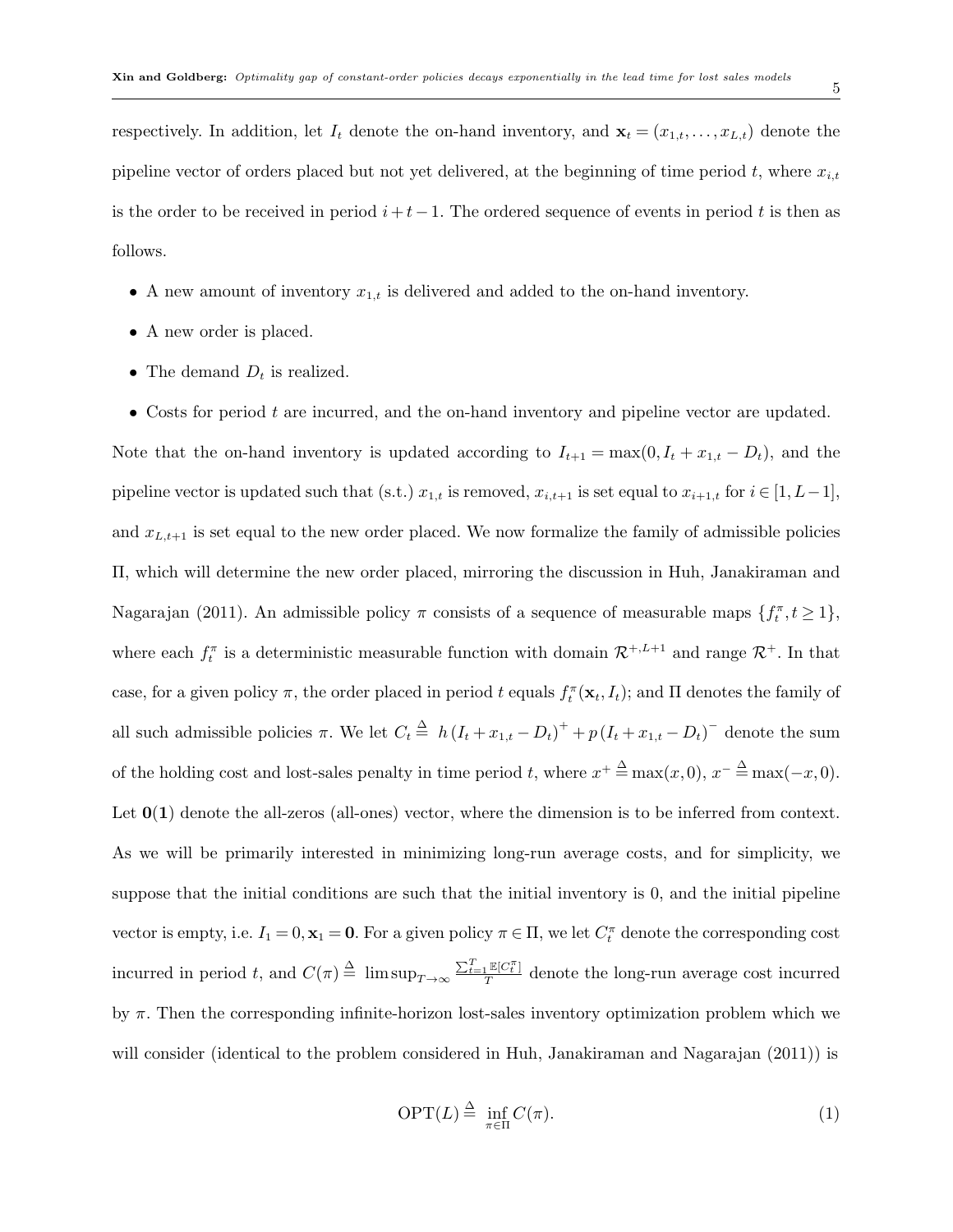For a given policy  $\pi \in \Pi$ , let  $\mathbf{x}_t^{\pi}(I_t^{\pi})$  denote a random vector (variable) distributed as the pipeline vector (inventory) at the start of period t under policy  $\pi$ . Further suppose that  $\{(\mathbf{x}_t^{\pi}, I_t^{\pi}), t \geq 1\}$ are all constructed on a common probability space, and have the appropriate joint distribution induced by the operation of  $\pi$  over time. Recall that a policy  $\pi \in \Pi$  is said to be *stationary* if  $f_t^{\pi}$ is independent of t, i.e.  $f_t^{\pi} = f_1^{\pi}$  for all t, in which case we denote this common function by  $f^{\pi}$ . In that case, it follows immediately from the results of Huh, Janakiraman and Nagarajan (2011) and Zipkin (2008a) that for all  $L \geq 1$ , there exists a stationary optimal policy  $\pi^{*,L}$  for Problem (1) whose induced inventory level and pipeline vector is uniformly bounded over time. More formally, for all  $L \geq 1$ , there exists a stationary policy  $\pi^{*,L} \in \argmin_{\pi \in \Pi} C(\pi)$  and finite positive constant  $M_L$  s.t. with probability 1 (w.p.1), for all  $t \geq 1$ ,

$$
\sum_{i=1}^{L} x_{i,t}^{\pi^{*,L}} + I_t^{\pi^{*,L}} < M_L. \tag{2}
$$

As a notational convenience, we denote  $\mathbf{x}_{t}^{\pi^{*,L}}$  by  $\mathbf{x}_{t}^{*,L}$ , and  $I_{t}^{\pi^{*,L}}$  by  $I_{t}^{*,L}$ .

## 2.2. Constant-order policy

In this section, we formally define the constant-order policy, and characterize the best constantorder policy. As a notational convenience, let us define all empty sums to equal zero, let e denote Euler's number,  $\log(x)$  denote the natural logarithm of  $x, \frac{1}{\infty}$  denote  $0, \frac{1}{0}$  denote  $\infty$ ,  $\log(\infty)$  denote  $\infty$ , and I(A) denote the indicator of the event A. For any  $r \in [0, E[D])$ , the constant-order policy  $\pi_r$  is the policy that places the constant order r in every period. It is well-known (cf. Asmussen (2003)) that for any such  $r \in [0, \mathbb{E}[D])$ ,  $\{I_t^{\pi_r}, t \geq 1\}$  converges in distribution, and in expectation, to a limiting r.v. with finite mean, which we denote by  $I_{\infty}^{r}$ .  $I_{\infty}^{r}$  has the same distribution as the steady-state waiting time in the corresponding  $GI/GI/1$  queue with interarrival distribution  $D$ and processing time distribution the constant r. For two r.v.s  $X, Y$ , let  $X \sim Y$  denote equivalence in distribution between X and Y. In that case, it is well-known (cf. Asmussen (2003)) that  $I^r_\infty \sim$  $\sup_{j\geq 0} (jr - \sum_{i=1}^j D_i)$ , and that for any  $r \in [0, \mathbb{E}[D])$ 

$$
C(\pi_r) = h \mathbb{E}\left[\sup_{j\geq 0} \left(jr - \sum_{i=1}^j D_i\right)\right] + p \mathbb{E}[D] - pr,\tag{3}
$$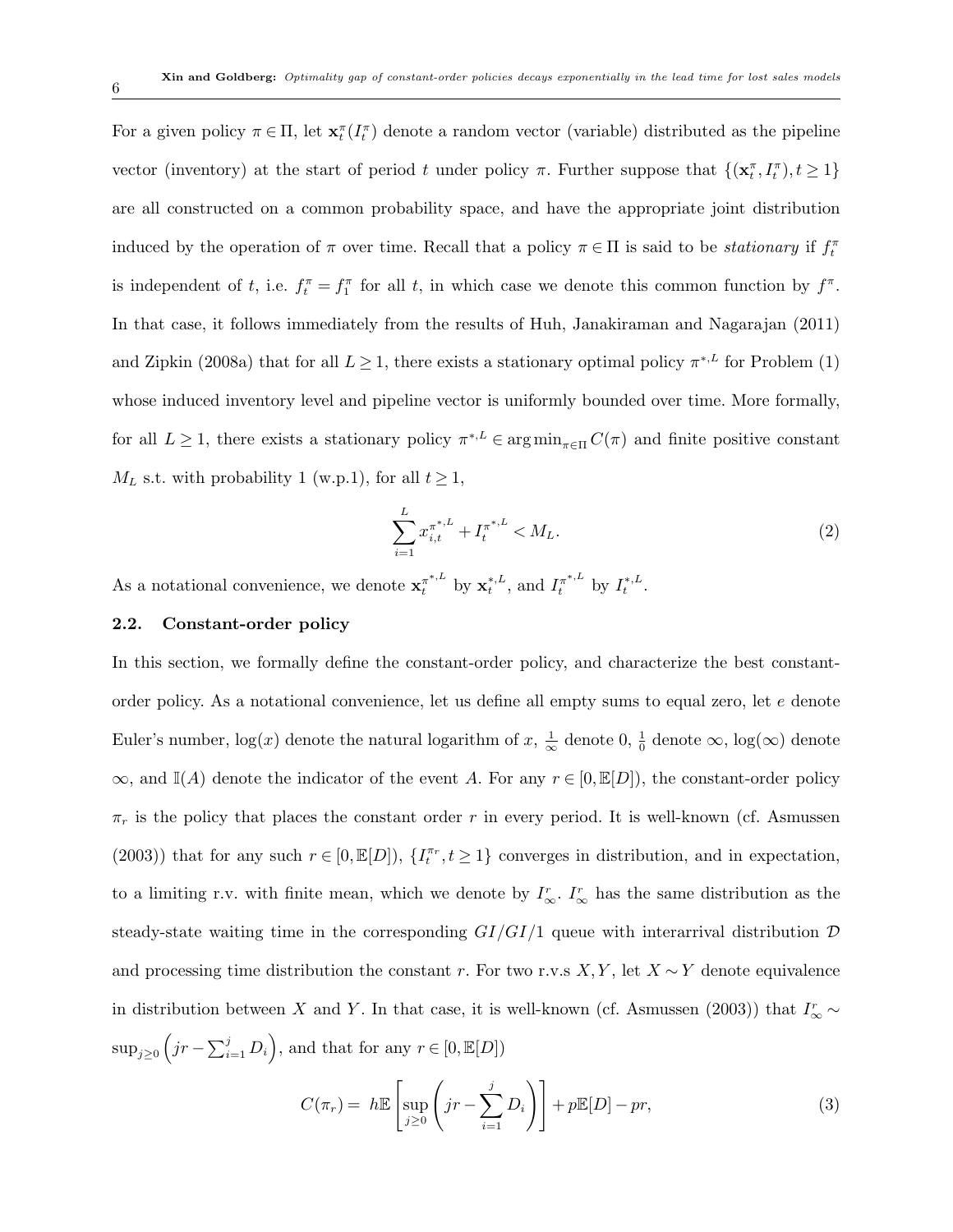independent of the lead time L. As it is easily verified from (3) that  $C(\pi_r)$  is a convex function of r on  $[0, \mathbb{E}[D])$ , to find the best possible constant-order policy, it suffices to select the r minimizing this one-dimensional convex function over the compact set  $[0, \mathbb{E}[D]]$ . We note that the existence of at least one such optimal  $r$  follows from the well-known properties of convex optimization over a compact set, and that the set of all such optimal solutions must be bounded away from  $\mathbb{E}[D]$ , since by assumption  $h > 0$ , and  $\lim_{r \uparrow} E[D] E[T_{\infty}] = \infty$  (since D has strictly positive variance, cf. Asmussen (2003)). Let  $r_{\infty} \in \arg \min_{0 \leq r \leq E[D]} C(\pi_r)$  denote the infimum of this set of optimal constant-order levels, in which case the best constant-order policy will refer to  $\pi_{r_{\infty}}$ .

#### 2.3. Main results

In this section, we present our main results, demonstrating that the optimality gap of the best constant-order policy decays exponentially in the lead time. For  $\theta \ge 0$ , let us define

$$
\phi(\theta) \stackrel{\Delta}{=} \exp(\theta r_{\infty}) \mathbb{E}[\exp(-\theta D)] \quad , \quad \gamma \stackrel{\Delta}{=} \inf_{\theta \ge 0} \phi(\theta),
$$

and  $\vartheta \in \arg\min_{\theta>0} \phi(\theta)$  denote the supremum of the set of minimizers of  $\phi(\theta)$ , where we define  $\vartheta$  to equal  $\infty$  if the above infimum is not actually attained. Note that  $\varphi(\theta)$  is a continuous and convex function of  $\theta$  on  $(0,\infty)$ , and right-continuous function of  $\theta$  at 0. In addition, it follows from Folland (1999) Theorem 2.27 that  $\phi(\theta)$  is right-differentiable at zero, with derivative equal to  $r_{\infty} - \mathbb{E}[D]$ . As  $r_{\infty} < \mathbb{E}[D]$ , we conclude from the definition of derivative and a straightforward contradiction argument that  $\vartheta > 0$  (i.e.  $\vartheta$  is strictly positive), and  $\gamma \in [0,1)$  (i.e.  $\gamma$  is strictly less than 1). It follows from the celebrated Cramér's Theorem, and more generally the theory of large deviations, that up to exponential order  $\mathbb{P}(kr_{\infty} \geq \sum_{i=1}^{k} D_i)$  decays like  $\gamma^{k}$  as  $k \to \infty$  (cf. Deuschel and Stroock (1989)). Furthermore, as we will explore in detail later in the proof of our main result,  $\gamma$  corresponds (again up to exponential order) to the rate at which the expected waiting time in an initially empty single-server queue, with inter-arrival distribution  $D$  and processing time distribution (the constant)  $r_{\infty}$ , converges to its steady-state value (cf. Kingman (1962)). Let  $g \triangleq$  $\inf_{x \in \mathcal{R}} \mathbb{E}\left[h(x-D)^{+}+p(x-D)^{-}\right] > 0$ , and Q denote the  $\frac{p}{p+h}$  quantile of the demand distribution, where we note that  $Q$  is the optimal order quantity in the single-stage newsvendor problem and  $\text{OPT}(L) \geq g$  (cf. Zipkin (2000)). Then our main result is as follows.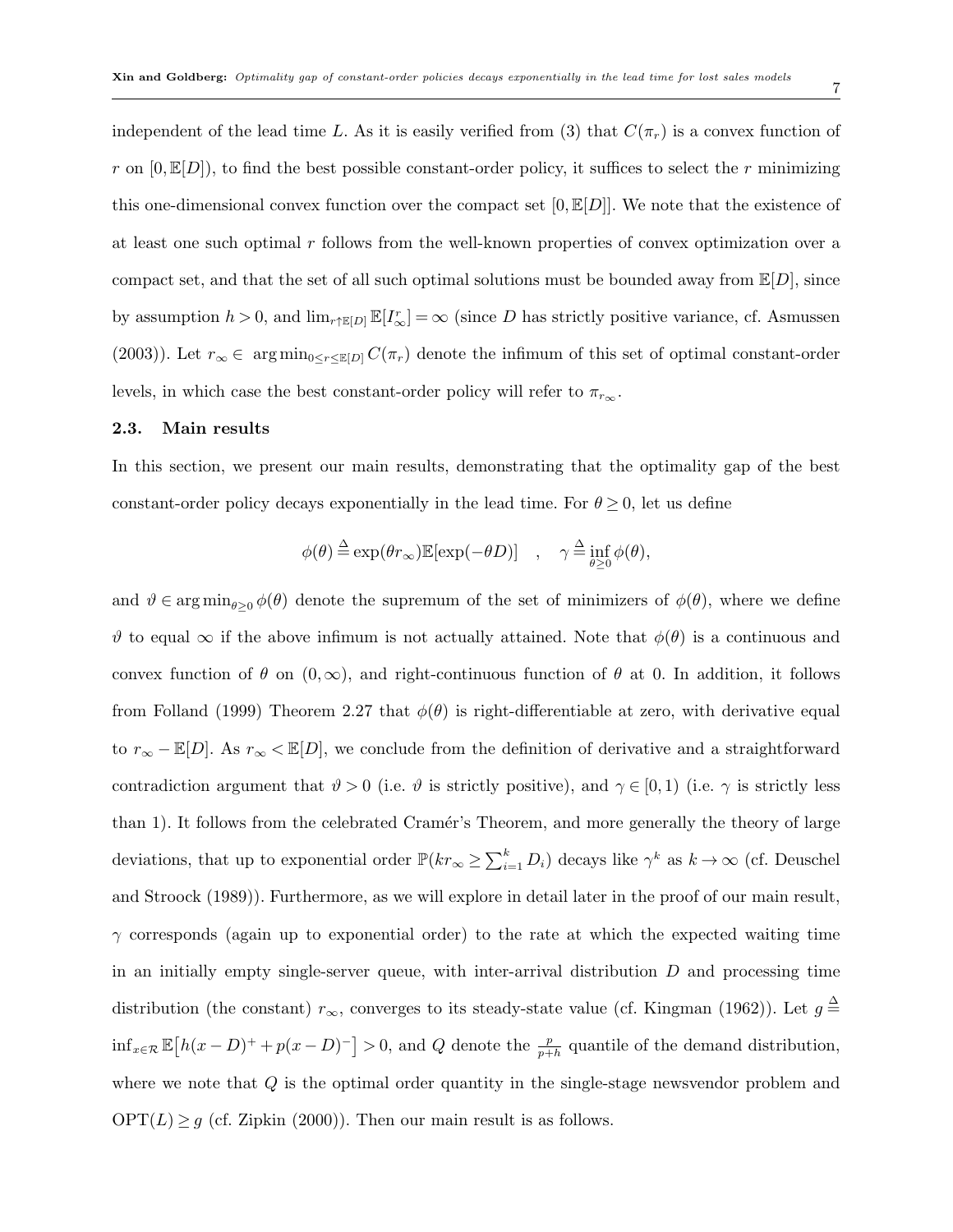THEOREM 1 (Exponential convergence of constant-order policy to optimality). For all  $L \geq 1$ ,

$$
\frac{C(\pi_{r_{\infty}})}{OPT(L)} \le 1 + h\big((1-\gamma)g\big)^{-1}\bigg(\mathbb{E}[D] - r_{\infty} + \big(e\vartheta(L+1)\big)^{-1}\bigg)\gamma^{L+1}.\tag{4}
$$

Our results prove that for the corresponding infinite-horizon problem, the optimality gap of the constant-order policy converges exponentially fast to zero. In particular, a lead time which is  $O(\log(\epsilon^{-1}))$  suffices to ensure a  $(1+\epsilon)$ -approximation guarantee. This contrasts with the bounds of Goldberg et al.  $(2015)$ , which had an inverse polynomial dependence on  $\epsilon$ . Furthermore, our explicit bounds are much tighter than those of Goldberg et al. (2015). This takes a large step towards answering several open questions posed in Goldberg et al. (2015) with regards to deriving bounds tight enough to be useful in practice. We note that since our results only hold for the infinite-horizon problem, and will use critically certain relationships which only hold in this regime, our results are not directly comparable to those of Goldberg et al. (2015), whose bounds also hold for finite-horizon problems. Closing this gap, and proving tighter bounds for the finite-horizon problem, remains an interesting open question. To further illustrate the performance of our bounds, in the technical appendix Section 5 we explicitly compute (in closed form) the right-hand side of (4) for the special case that demand is exponentially distributed, and demonstrate good numerical performance for a wide range of parameter values.

**2.3.1.** Impact of the ratio  $\frac{p}{h}$  on our bounds In this section, we discuss the dependence of our demonstrated exponential rate of convergence  $\gamma$  on the ratio of the lost-sales penalty to the holding cost. In particular, we show that  $\gamma$  is non-decreasing in  $\frac{p}{h}$ . Note that by a simple scaling argument, for any fixed demand distribution  $\mathcal{D}$ ,  $r_{\infty}$  (and thus  $\gamma$ ) is a function of  $\frac{p}{h}$  only, as opposed to the particular values of p, h. To make this dependence explicit, let  $\gamma(\rho)$  denote the value of  $\gamma$ when  $\frac{p}{h} = \varrho$  (with the dependence on  $\mathcal{D}$  implicit).

# LEMMA 1. For any fixed demand distribution  $\mathcal{D}, \gamma(\varrho)$  is non-decreasing in  $\varrho$ .

We include a proof of Lemma 1 in the technical appendix Section 5. This result suggests that the optimality gap of the constant-order policy may be larger when  $\frac{p}{h}$  is large. Interestingly, this is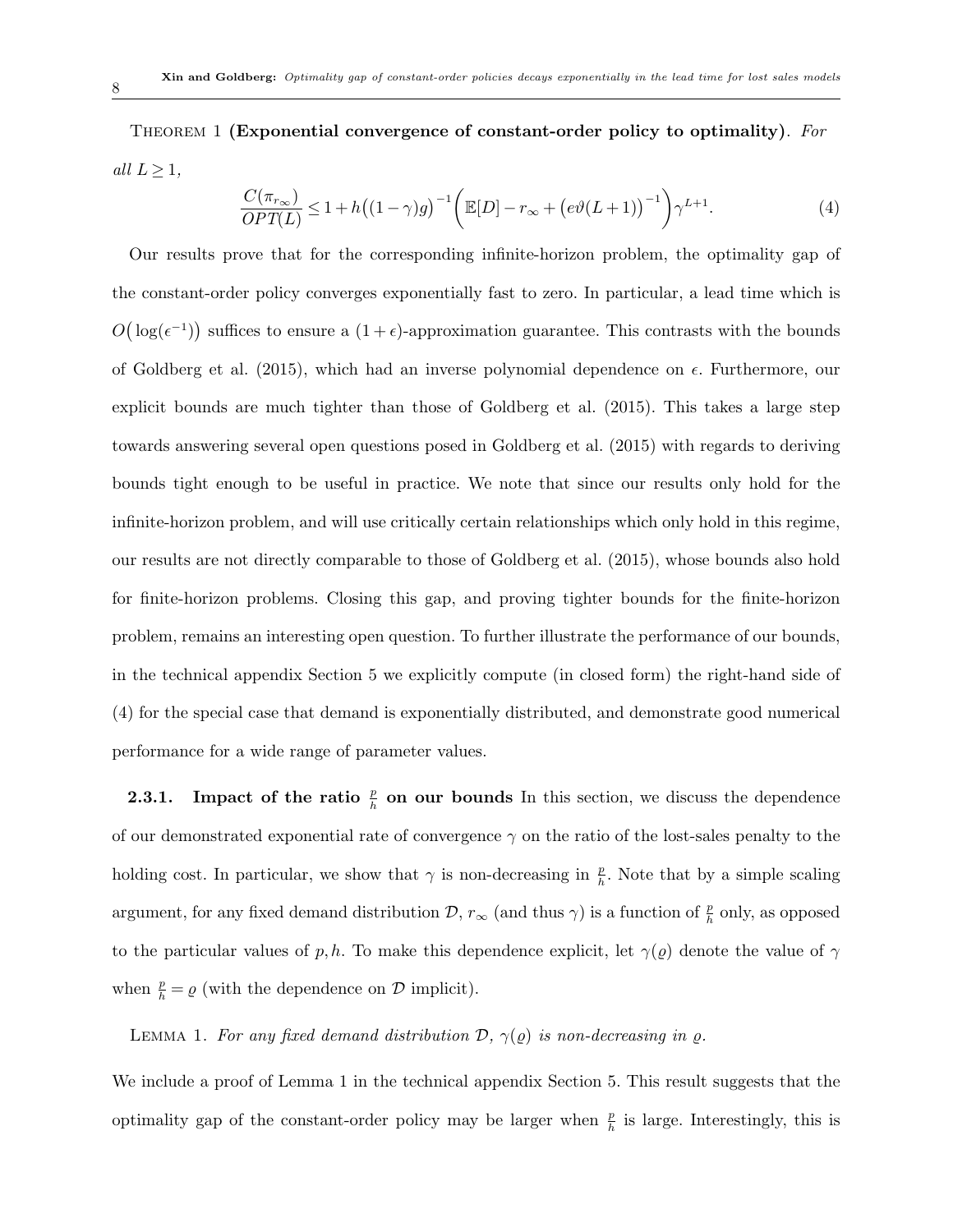exactly the regime in which Huh et al. (2009) proved that order-up-to policies are nearly optimal. More formally understanding this connection remains an interesting open question.

# 3. Proof of Theorem 1

In this section, we complete the proof of our main result Theorem 1. Let  $\delta_{i,j}$  equal 1 if  $i = j$  and 0 otherwise. Our proof begins by relating the "long-run behavior" of  $\pi^{*,L}$  to a certain constant-order policy. At a high level, we will combine Lindley's recursion and convexity with the fact that the r.v.s corresponding to (appropriately defined stationary versions of) the different components of the pipeline vector (under  $\pi^{*,L}$ ) have the same mean, which will (approximately) coincide with the constant in our constant-order policy. However, this program immediately encounters a technical problem. Namely, the natural way to analyze the "long-run behavior" of  $\pi^{*,L}$  is through the steadystate distribution of the Markov chain induced by the policy  $\pi^{*,L}$ , i.e.  $\{(\mathbf{x}_t^{*,L}, I_t^{*,L}), t \geq 1\}$ . However, it is not obvious that this steady-state exists, i.e. that  $\{(\mathbf{x}_t^{*,L}, I_t^{*,L}), t \geq 1\}$  converges weakly to a limiting stationary vector as  $t \to \infty$ . To overcome this, we first observe that we will not actually need a random vector which is truly the steady-state of the aforementioned Markov chain (which in principle may not exist), but only need to demonstrate the existence of a random vector which has several properties that we would want such a steady-state (if it existed) to have. We now show the existence of such a random vector. We note that although closely related questions have been studied in the Markov decision process (MDP) literature (cf. Arapostathis et al. (1993)), and perturbative approaches similar to the approach we take in our own proof are in general well-known (cf. Filar (2007)), to the best of our knowledge the desired result does not follow directly from any results appearing in the literature. As such, we include a proof for completeness in the technical appendix Section 5.

THEOREM 2. One may construct an L-dimensional random vector  $\chi^*$ , r.v.  $\mathcal{I}^*$ , and  $\{D_i, i \geq 1\}$ on a common probability space s.t. the following are true.

- (i)  $(\chi^*, \mathcal{I}^*)$  is w.p.1 non-negative, has finite mean, and is independent of  $\{D_i, i \geq 1\}$ .
- (ii)  $\mathbb{E}[\mathcal{I}^*] = \mathbb{E} \left[ \max_{j=0,...,L} \left( \sum_{i=1}^j (\chi^*_{L+1-i} D_{L+1-i}) + \delta_{j,L} \mathcal{I}^* \right) \right].$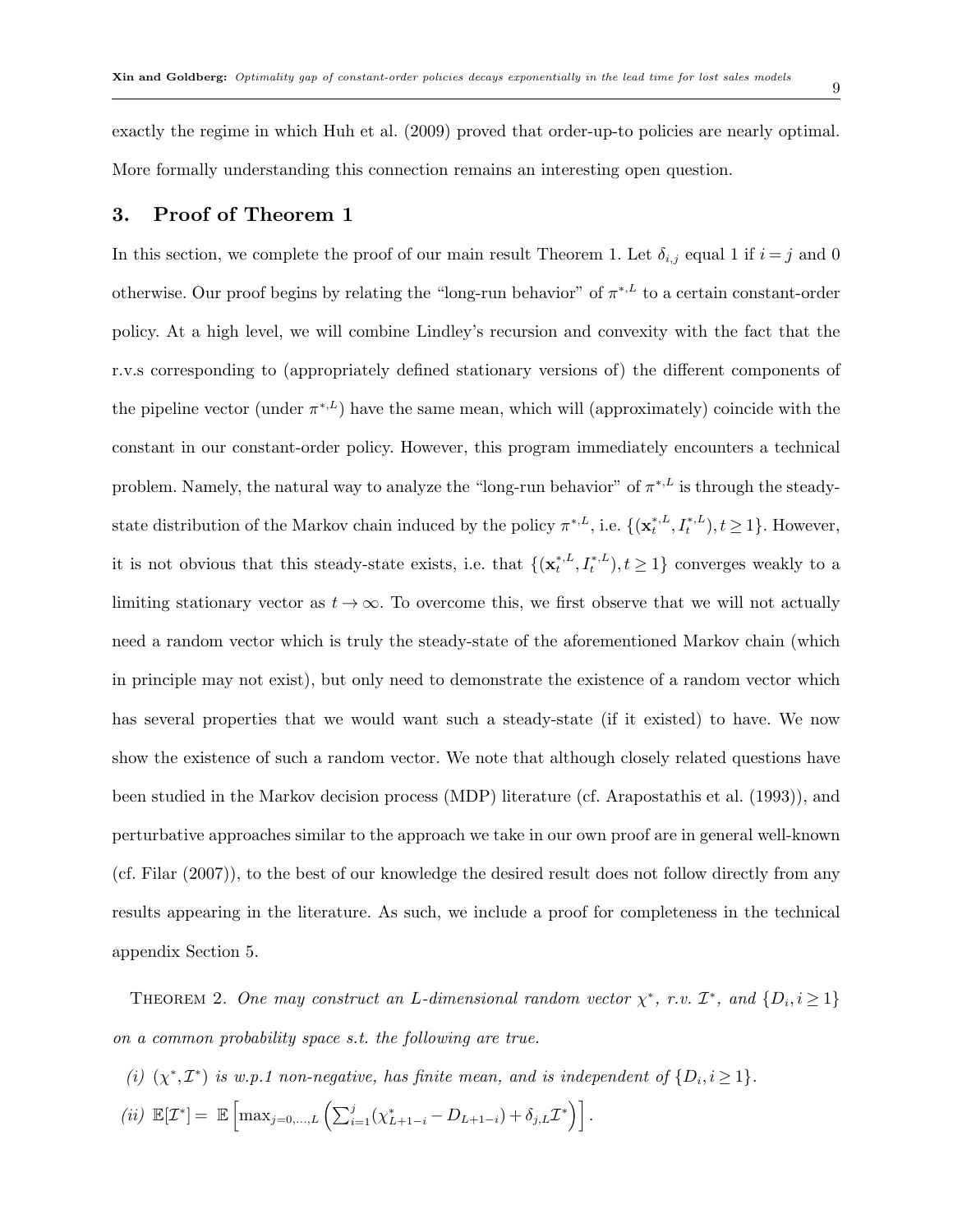(iii) 
$$
\mathbb{E}[\chi_i^*] = \mathbb{E}[\chi_1^*] \leq \mathbb{E}[D]
$$
 for all *i*.

$$
(iv) \ \ h\mathbb{E}[\mathcal{I}^*] + p\mathbb{E}[D_1] - p\mathbb{E}[\chi_1^*] = OPT(L).
$$

We note that in the above,  $\chi_1^*$  corresponds intuitively to (a stationary version) of the first component of the pipeline vector under  $\pi^{*,L}$ , i.e. the amount of inventory received in any single period.  $\chi_1^*$ does not correspond to any notion of inventory position (i.e. some aggregate measure of the total inventory in the pipeline), nor does  $\chi_i^*$  for any i. Indeed, although certain previous papers on lost sales models sometimes perform their analysis on a transformed set of variables which do correspond to inventory positions (cf. Zipkin (2008a)), we do not use any such transformation here.

Next, we observe that the right-hand side of Theorem 2.(ii) is a jointly convex function of  $\chi^*$  and  $\mathcal{I}^*$ , which will allow us to apply the multi-variate Jensen's inequality (cf. Dudley (2002)). More formally, for fixed  $\mathbf{d} \in \mathbb{R}^L$  and  $\chi_1, \ldots, \chi_L, I \in \mathcal{R}$ , let us define  $\mathfrak{f}_{\mathbf{d}}(\chi_1, \ldots, \chi_L, I) \triangleq$  $\max_{j=0,...,L} \left( \sum_{i=1}^{j} (\chi_{L+1-i} - d_{L+1-i}) + \delta_{j,L} I \right).$ 

**Observation 1** For each fixed  $\mathbf{d} \in \mathbb{R}^L$ ,  $\mathfrak{f}_d(\chi_1,\ldots,\chi_L,I)$  is a jointly convex function of  $(\chi_1,\ldots,\chi_L,I)$  over  $\mathbb{R}^{L+1}$ . Combining with Theorem 2.(i) - (iii), the multi-variate Jensen's inequality, and the i.i.d. property of  $\{D_i, i \geq 1\}$ , we conclude that

$$
\mathbb{E}[\mathcal{I}^*] \geq \mathbb{E}\left[\max_{j=0,\ldots,L}\left(j\mathbb{E}[\chi_1^*]-\sum_{i=1}^j D_i + \delta_{j,L}\mathbb{E}[\mathcal{I}^*]\right)\right].
$$

We note that the observation of such a convexity in terms of the on-hand inventory and pipeline vector is not new. Indeed, the so called L-natural-convexity of the relevant cost-to-functions has been studied extensively (cf. Karlin and Scarf (1958), Morton (1969), Zipkin (2008a), Chen, Dawande and Janakiraman (2014)), and used to obtain both structural results and algorithms. In contrast, here we use convexity to relate the expected inventory under an optimal policy to the expected inventory under a particular constant-order policy, intuitively that which orders  $\mathbb{E}[\chi_1^*]$  in every period. Very similar ideas and arguments have appeared previously in the queueing theory literature, to demonstrate the extremality (with regards to expected waiting times) of certain queueing systems with constant service (or inter-arrival) times (cf. Humblet (1982), Hajek (1983)).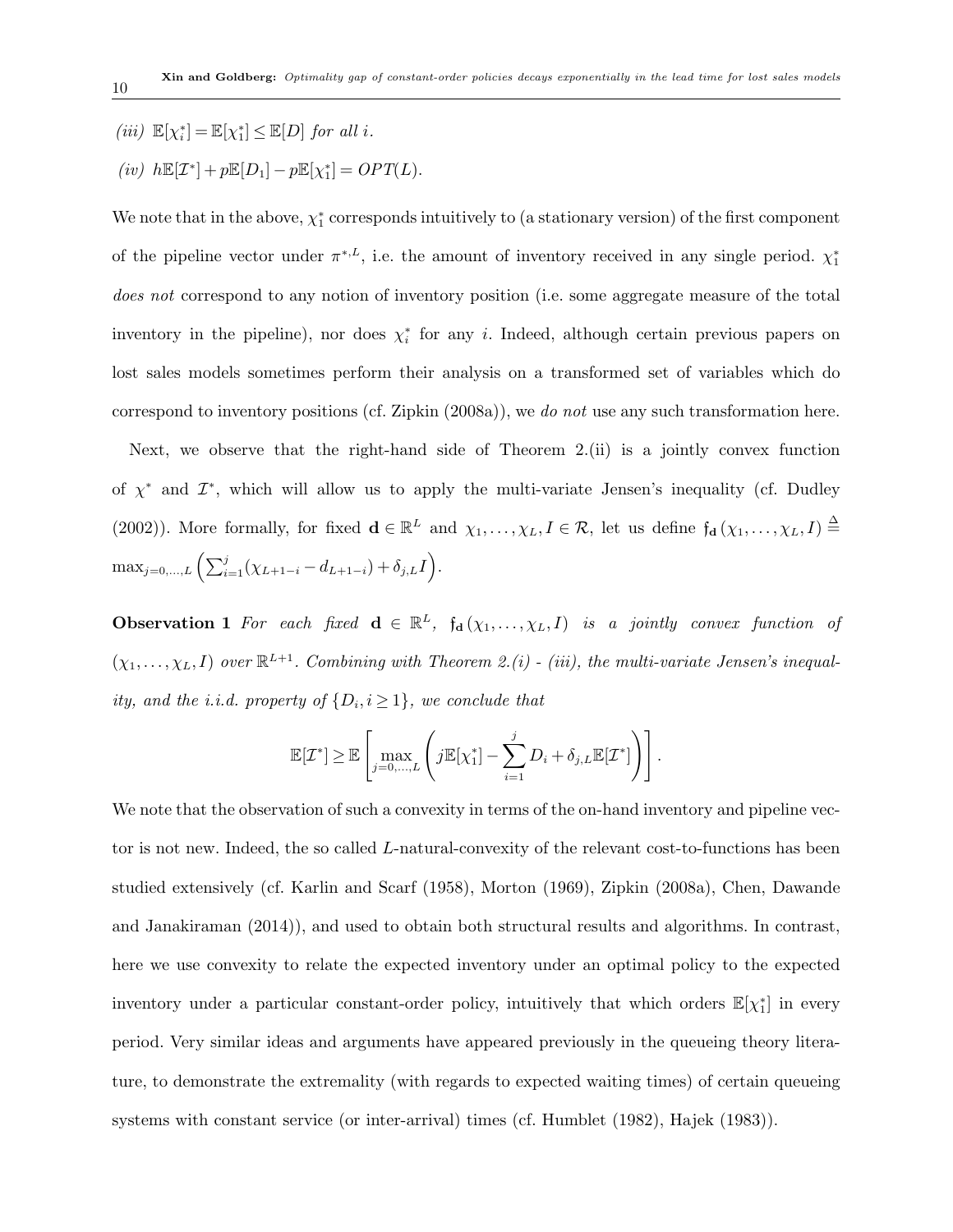Before proceeding, let us define several additional notations. In particular, for  $r \in [0, \mathbb{E}[D]]$  and  $L \geq 1$ , let

$$
I_L^r \triangleq \max_{j=0,\dots,L} \left( jr - \sum_{i=1}^j D_i \right) , \quad C_L(r) \triangleq h \mathbb{E}[I_L^r] + p \mathbb{E}[D] - pr,
$$

and  $r_L \in \arg \min_{0 \le r \le E[D]} C_L(r)$  denote the infimum of the set of minimizers of  $C_L(r)$ . We note that  $I_L^r$  is distributed as the waiting time of the L-th customer in the corresponding  $GI/GI/1$  queue (initially empty) with interarrival distribution  $D$  and processing time r. We also note that for  $r \in [0, \mathbb{E}[D]), I^r_{\infty}$  is the weak limit, as  $L \to \infty$ , of  $I^r_L$ . Similarly,  $C(\pi_r) = \lim_{L \to \infty} C_L(r)$ , and  $C_L(r)$ is monotone increasing in L.

We now combine Theorem 2 with Observation 1 to bound the optimality gap of the constantorder policy.

LEMMA 2.  $OPT(L) \geq C_L(r_L)$ , and

$$
C(\pi_{r_{\infty}}) - OPT(L) \leq h \left( \mathbb{E}\left[I_{\infty}^{r_{\infty}}\right] - \mathbb{E}\left[I_{L}^{r_{\infty}}\right]\right) + h \left( \mathbb{E}\left[I_{L}^{r_{\infty}}\right] - \mathbb{E}\left[I_{L}^{r_{L}}\right]\right) - p \left(r_{\infty} - r_{L}\right). \tag{5}
$$

*Proof* Combining Observation 1 with the nonnegativity of  $\mathbb{E}[\mathcal{I}^*]$ , we conclude that  $\mathbb{E}[\mathcal{I}^*] \geq$  $\mathbb{E}\left[I_{L}^{\mathbb{E}\left[\chi_{1}^{*}\right]}\right]$  $\mathbb{E}[x_1^*]$ . Thus by Theorem 2.(iv),  $\text{OPT}(L) \geq h \mathbb{E}\left[I_L^{\mathbb{E}[x_1^*]}\right]$  $\mathbb{E}[X_1^*]$  +  $p\mathbb{E}[D] - p\mathbb{E}[\chi_1^*]$ . Combining with Theorem 2.(iii) and the definition of  $r<sub>L</sub>$ , we conclude that  $\text{OPT}(L) \geq C_L(r_L)$ . It then follows from (3) that

$$
C(\pi_{r_{\infty}}) - \text{OPT}(L) \leq (h\mathbb{E}[I_{\infty}^{r_{\infty}}] + p\mathbb{E}[D] - pr_{\infty}) - (h\mathbb{E}[I_{L}^{r_{L}}] + p\mathbb{E}[D] - pr_{L})
$$
  
=  $h(\mathbb{E}[I_{\infty}^{r_{\infty}}] - \mathbb{E}[I_{L}^{r_{\infty}}]) + h(\mathbb{E}[I_{L}^{r_{\infty}}] - \mathbb{E}[I_{L}^{r_{L}}]) - p(r_{\infty} - r_{L}),$ 

completing the proof.  $\square$ 

We proceed by bounding the terms appearing in the right-hand side of  $(5)$  separately. We begin by recalling a classical result of Kingman (1962), which uses the celebrated Spitzer's identity to bound the difference between the expected waiting time of the Lth job to arrive to a single-server queue (initially empty), and the steady-state expected waiting time. As this difference is exactly  $\mathbb{E}[I_{\infty}^r] - \mathbb{E}[I_{L}^r]$ , the result will allow us to bound the relevant term of (5). We state Kingman's results as customized to our own setting, notations, and assumptions.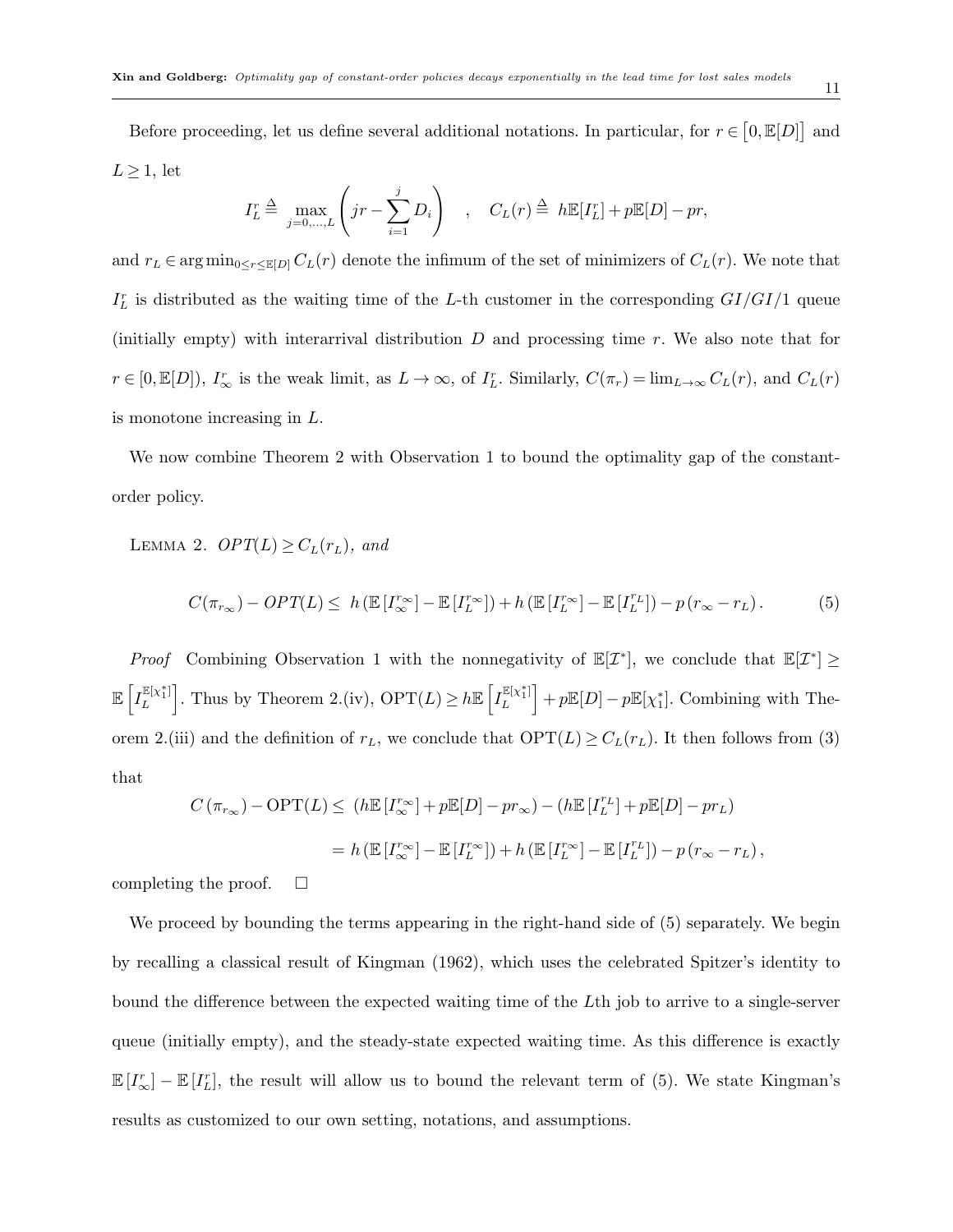LEMMA 3 (Theorems 1 and 4 of Kingman (1962)). For all  $r \in [0, \mathbb{E}[D]]$  and  $L \ge 1$ ,

$$
\mathbb{E}[I_L^r] = \sum_{n=1}^L \frac{1}{n} \mathbb{E}\left[\left(nr - \sum_{i=1}^n D_i\right)^+\right].
$$

If in addition  $r < \mathbb{E}[D]$ , then

$$
\mathbb{E}[I_{\infty}^r] = \sum_{n=1}^{\infty} \frac{1}{n} \mathbb{E}\left[\left(nr - \sum_{i=1}^n D_i\right)^+\right].
$$

Also,

$$
\mathbb{E}\left[I_{\infty}^{r_{\infty}}\right]-\mathbb{E}\left[I_{L}^{r_{\infty}}\right]\leq\left((1-\gamma)e\vartheta(L+1)\right)^{-1}\gamma^{L+1}.
$$

To bound the remaining term  $h (\mathbb{E}[I_L^{r_\infty}] - \mathbb{E}[I_L^{r_L}]) - p(r_\infty - r_L)$ , we begin by proving that  $r_\infty \leq r_L$ for all L. This makes sense at an intuitive level, since  $r<sub>L</sub>$  is minimizing a function which "penalizes less" for carrying inventory. However, in spite of this clear intuition, the analysis is not entirely trivial, as one function dominating another does not necessarily imply a similar comparison of the appropriate minimizers, and we defer the proof to the technical appendix Section 5.

LEMMA 4.  $r_{\infty} \leq r_L$  for all  $L \geq 1$ .

Before proceeding, we also derive a certain critical inequality, which we will use to show that the term  $h(\mathbb{E}[I_L^{r_{\infty}}] - \mathbb{E}[I_L^{r_L}])$  and the term  $p(r_{\infty}-r_L)$  essentially "cancel out". This inequality follows from the first-order optimality conditions of the convex optimization problem associated with  $r_{\infty}$ , but requires some care, as the relevant functions are potentially non-differentiable, and the desired statement in principle involves an interchange of expectation and differentiation. We again defer the proof to the technical appendix Section 5.

LEMMA 5.  $\sum_{n=1}^{\infty} \mathbb{P}(nr_{\infty} \geq \sum_{i=1}^{n} D_i) \geq \frac{p}{h}$  $\frac{p}{h}$ .

With Lemmas 3, 4, and 5 in hand, we now complete the proof of our main result, Theorem 1.

*Proof of Theorem 1* Recall that the remaining term on the right-hand side of  $(5)$  which we are yet to bound is

$$
h\left(\mathbb{E}\left[I_L^{r_{\infty}}\right] - \mathbb{E}\left[I_L^{r_L}\right]\right) - p\left(r_{\infty} - r_L\right). \tag{6}
$$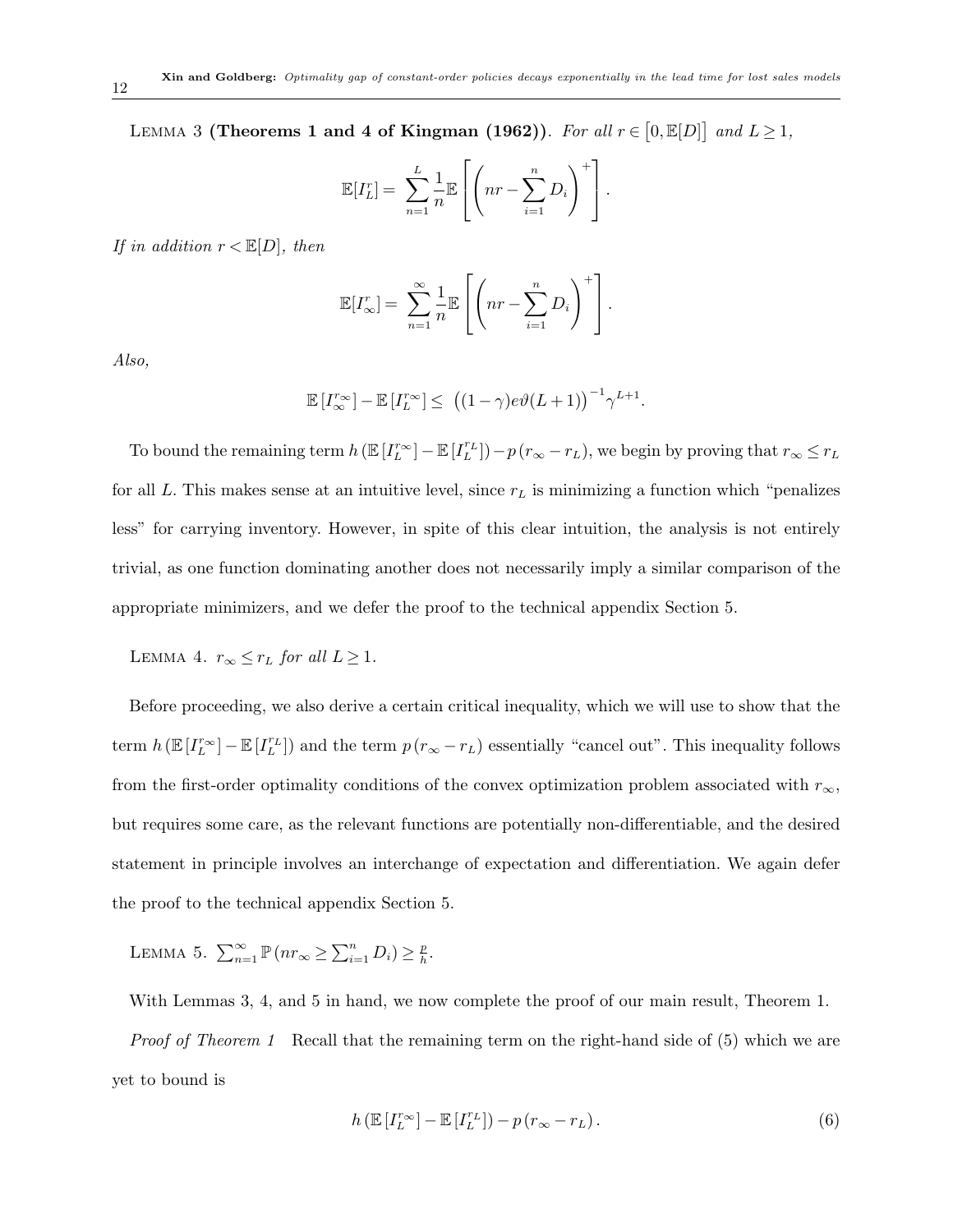We first bound  $\mathbb{E}[I_L^{r_\infty}] - \mathbb{E}[I_L^{r_L}],$  which by Lemma 3 equals

$$
\sum_{n=1}^{L} \frac{1}{n} \mathbb{E}\left[\left(nr_{\infty} - \sum_{i=1}^{n} D_{i}\right) \mathbb{I}\left(nr_{\infty} \geq \sum_{i=1}^{n} D_{i}\right)\right] - \sum_{n=1}^{L} \frac{1}{n} \mathbb{E}\left[\left(nr_{L} - \sum_{i=1}^{n} D_{i}\right) \mathbb{I}\left(nr_{L} \geq \sum_{i=1}^{n} D_{i}\right)\right].
$$

Combining with Lemma 4 (i.e. the fact that  $r_L \geq r_\infty$ ), which implies that

$$
\left(nr_L-\sum_{i=1}^n D_i\right)\mathbb{I}\left(nr_L\geq \sum_{i=1}^n D_i\right)\geq \left(nr_L-\sum_{i=1}^n D_i\right)\mathbb{I}\left(nr_\infty\geq \sum_{i=1}^n D_i\right),
$$

we conclude that  $\mathbb{E}[I_L^{r_{\infty}}] - \mathbb{E}[I_L^{r_L}]$  is at most

$$
\sum_{n=1}^{L} \frac{1}{n} \mathbb{E}\left[\left(nr_\infty - \sum_{i=1}^{n} D_i\right) \mathbb{I}\left(nr_\infty \ge \sum_{i=1}^{n} D_i\right)\right] - \sum_{n=1}^{L} \frac{1}{n} \mathbb{E}\left[\left(nr_L - \sum_{i=1}^{n} D_i\right) \mathbb{I}\left(nr_\infty \ge \sum_{i=1}^{n} D_i\right)\right],
$$

which itself equals  $-(r_L - r_\infty) \sum_{n=1}^L \mathbb{P}(nr_\infty \geq \sum_{i=1}^n D_i)$ . It follows that (6) is at most

$$
(r_L - r_\infty) \left( p - h \sum_{n=1}^L \mathbb{P}\left( nr_\infty \ge \sum_{i=1}^n D_i \right) \right). \tag{7}
$$

Note that Lemma 5 implies that

$$
\sum_{n=L+1}^{\infty} \mathbb{P}\left(nr_{\infty} \ge \sum_{i=1}^{n} D_{i}\right) \ge \frac{p}{h} - \sum_{n=1}^{L} \mathbb{P}\left(nr_{\infty} \ge \sum_{i=1}^{n} D_{i}\right).
$$
\n(8)

Combining (7) and (8), we conclude that (6) is at most  $(r_L - r_\infty) h \sum_{n=L+1}^{\infty} \mathbb{P}(n r_\infty \geq \sum_{i=1}^n D_i)$ . It follows from the well-known Chernoff's inequality (cf. Deuschel and Stroock (1989)) that  $\mathbb{P}(nr_{\infty} \geq \sum_{i=1}^{n} D_i) \leq \gamma^n$ . By summing the associated geometric series, and combining with the fact that by definition  $r_L \leq \mathbb{E}[D]$ , we conclude that (6) is at most  $h(\mathbb{E}[D]-r_{\infty})(1-\gamma)^{-1}\gamma^{L+1}$ . Combining the above bound for (6) with Lemma 3, plugging into (5), and applying the fact that  $\text{OPT}(L) \geq g$ , completes the proof.  $\square$ 

# 4. Conclusion

In this paper, we proved that for lost sales models with large lead times, the optimality gap of the simple constant-order policy converges exponentially fast to zero as the lead time grows with the other problem parameters held fixed, and derived effective explicit bounds for this optimality gap. This takes a large step towards answering several open questions of Goldberg et al. (2015), who recently proved the asymptotic optimality of the constant-order policy in this setting, but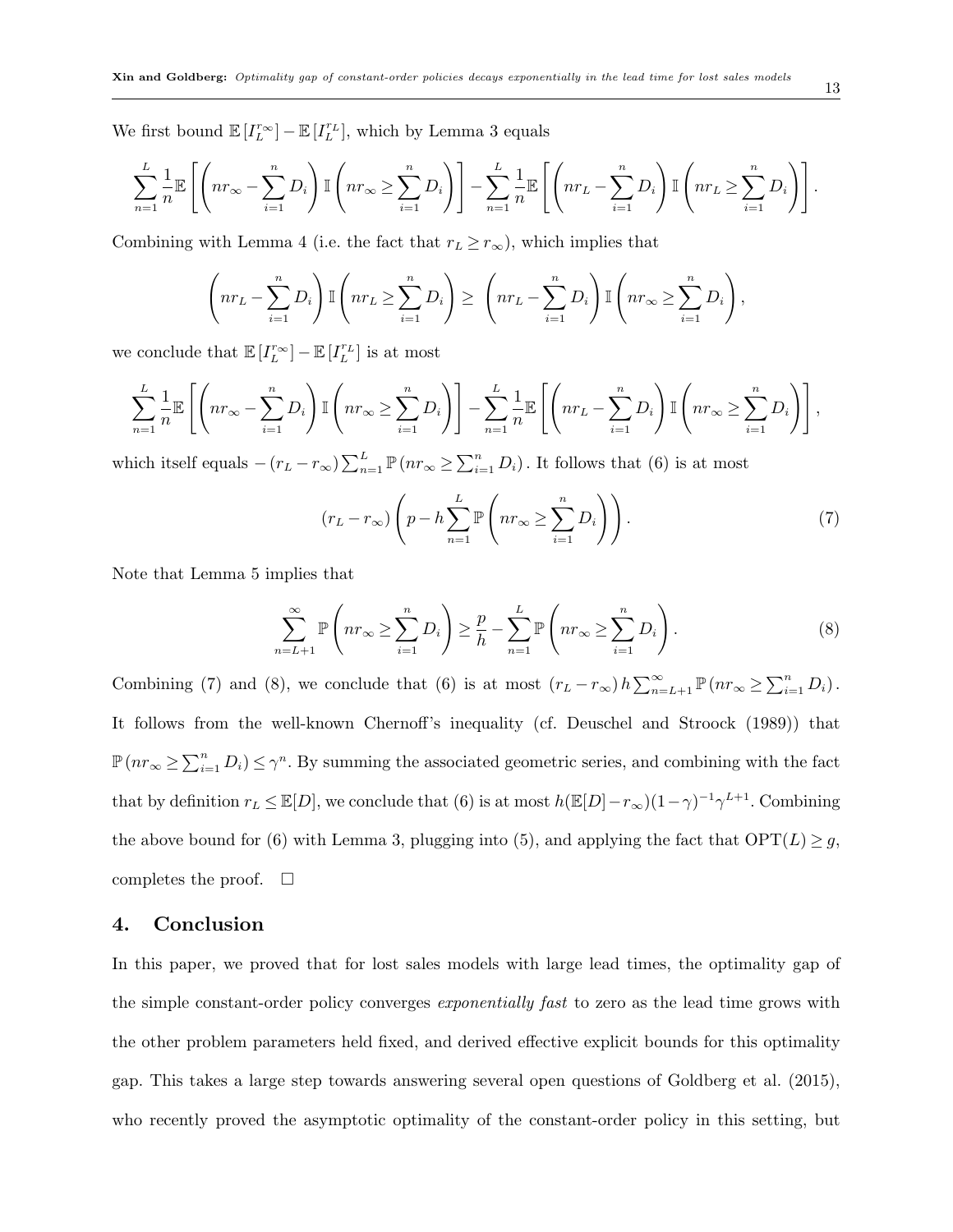whose bounds on the rate of convergence were impractical. We also demonstrated that the corresponding rate of exponential decay is at least as fast as the exponential rate of convergence of the expected waiting time in a certain single-server queue to its steady-state value, which we proved to be monotone in the ratio of the lost-sales penalty to the holding cost. For the special case of exponentially distributed demand, we further computed all expressions appearing in our bound in closed form, and numerically evaluated these bounds, demonstrating good performance for a wide range of parameter values.

This work leaves many interesting directions for future research. First, it would be interesting to investigate the tightness of our exponential bound, e.g. to determine whether our exponential rate captures the true exponential rate of convergence of the optimality gap of the constant-order policy. Although one can come up with pathological examples for which this is not true, e.g. discrete demand distributions with probability at least  $\frac{p}{p+h}$  at 0 (for which  $Q=0$ ,  $\pi_0$  is optimal amongst all policies for all  $L \geq 0$ , yet  $\gamma > 0$ ), we conjecture that under mild assumptions  $\gamma$  indeed captures the true rate of convergence of the optimality gap. Second, it is an open challenge to analyze the performance of more sophisticated policies for lost sales inventory models, e.g. affine policies, order-up-policies, and dual-balancing policies. Another interesting question involves the formal construction and analysis of "hybrid" algorithms, which e.g. solve large dynamic programs when  $L$  is small and transition to using simpler policies when  $L$  is large, or use base-stock policies when  $\frac{p}{h}$  is large (relative to L) and a constant-order policy when  $\frac{p}{h}$  is small. The analysis of such policies would likely require a more precise understanding of the complexity of computing  $r_{\infty}$  to any given accuracy, and a deeper understanding of how to apply the techniques of Halman, Orlin and Simchi-Levi (2012) and Chen, Dawande and Janakiraman (2014) to infinite-horizon problems. Third, it would be interesting to prove that a similar phenomena occurs (albeit possibly with a different simple policy) in more general inventory settings, e.g. models with non-i.i.d. demand, fixed ordering costs, integrality constraints, multiple suppliers and/or products, and network structure. On a final note, our results and methodology (combined with that of Goldberg et al. (2015)) provide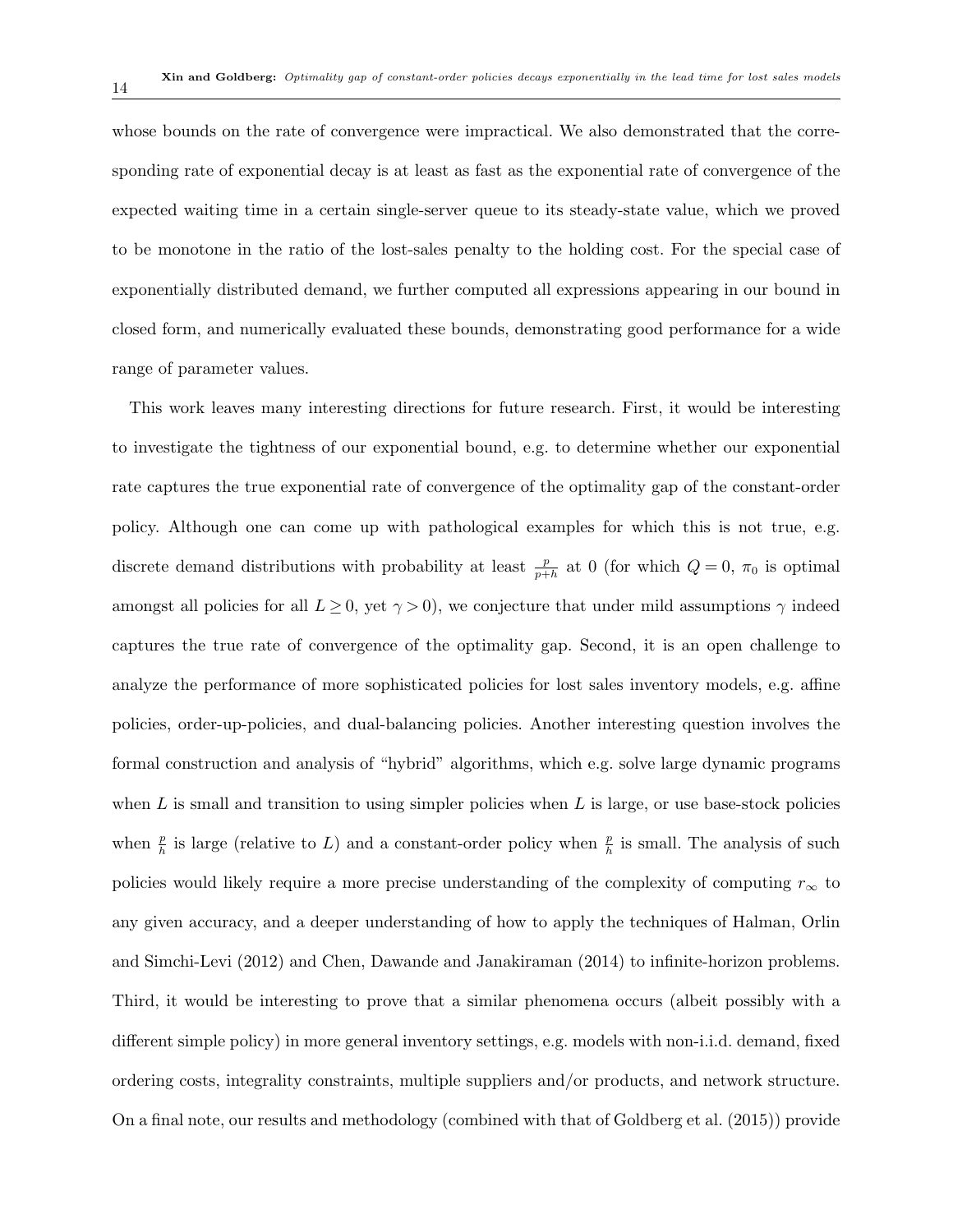a fundamentally new approach to lost sales inventory models with positive lead times. We believe that our approach, combined with other recent developments in inventory theory (e.g. the efficient solution of related dynamic programs), represents a considerable step towards making these models solvable in practice. Such progress may ultimately help to free researchers from having to use backlogged demand inventory models as approximations to lost-sales inventory models, even when such an approximation is not appropriate, which has been recognized as a major problem in the inventory theory literature (cf. Bijvank and Vis (2011)).

## 5. Appendix

# 5.1. Example: exponentially distributed demand

In this section, for the special case of exponentially distributed demand, we further compute all expressions appearing in our bound in closed form, and numerically evaluate them, demonstrating good performance for a wide range of parameter values. Thus suppose demand is exponentially distributed with rate  $\lambda$ , i.e. mean  $\lambda^{-1}$ . In this case, it is well-known that for  $r \in [0, \mathbb{E}[D])$ ,  $\mathbb{E}[I_{\infty}^r]$  is the expected steady-state waiting time in a corresponding  $M/D/1$  queue, and equals  $\frac{r^2\lambda}{2(1-r)}$  $rac{r^2\lambda}{2(1-r\lambda)}$  (cf. Haigh (2013)). For  $p, h > 0$ , let  $\tau_{p,h} \triangleq \sqrt{\frac{h}{2p+h}}$ , and  $\gamma_{p,h} \triangleq (1 - \tau_{p,h}) \exp(\tau_{p,h})$ , where it may be easily demonstrated that  $\gamma_{p,h} \in (0,1)$ . In that case, when demand is exponentially distributed, Theorem 1 is equivalent to the following bound.

COROLLARY 1 (Case of exponentially distributed demand). Suppose  $D$  is exponentially distributed with rate  $\lambda$ . Then  $C(\pi_{r_{\infty}}) = \lambda^{-1}(\sqrt{h(2p+h)}-h)$ , and for all  $L \geq 1$ ,

$$
\frac{C(\pi_{r_{\infty}})}{OPT(L)} \le 1 + \left(\tau_{p,h} + (\tau_{p,h}^{-1} - 1)\left(e(L+1)\right)^{-1}\right) \left((1 - \gamma_{p,h})\log(1 + ph^{-1})\right)^{-1} \gamma_{p,h}^{L+1}.
$$
\n(9)

*Proof* Suppose D is exponentially distributed with rate  $\lambda$ . It is well-known that in this case, for all  $r \in [0, \lambda^{-1}), \mathbb{E}[I^r_{\infty}] = \frac{r^2 \lambda}{2(1-r)}$  $\frac{r^2\lambda}{2(1-r\lambda)}$  (cf. Haigh (2013)). It follows from (3) that for all  $r \in [0, \lambda^{-1}),$  $C(\pi_r) = h \frac{r^2 \lambda}{2(1-r\lambda)} + p\lambda^{-1} - pr$ , and  $\frac{d}{dr}C(\pi_r) = \frac{h}{2}((\lambda r - 1)^{-2} - 1) - p$  strictly increases from  $-p$  to  $\infty$  on  $[0, \lambda^{-1})$ . It follows that  $r_{\infty}$  must be the unique solution to the equation  $\frac{d}{dr}C(\pi_r) = 0$  on  $[0, \lambda^{-1})$ , and hence by a straightforward calculation that  $r_{\infty} = \lambda^{-1}(1-\tau_{p,h})$ , and  $C(\pi_{r_{\infty}}) = \lambda^{-1}(\sqrt{h(2p+h)}-h)$ . As  $\mathbb{E}[\exp(-\theta D)] = \lambda(\lambda + \theta)^{-1}$  for all  $\theta \ge 0$ , we conclude that  $\phi(\theta) = \exp(\lambda^{-1}(1 - \tau_{p,h})\theta)\lambda(\lambda + \theta)^{-1}$ .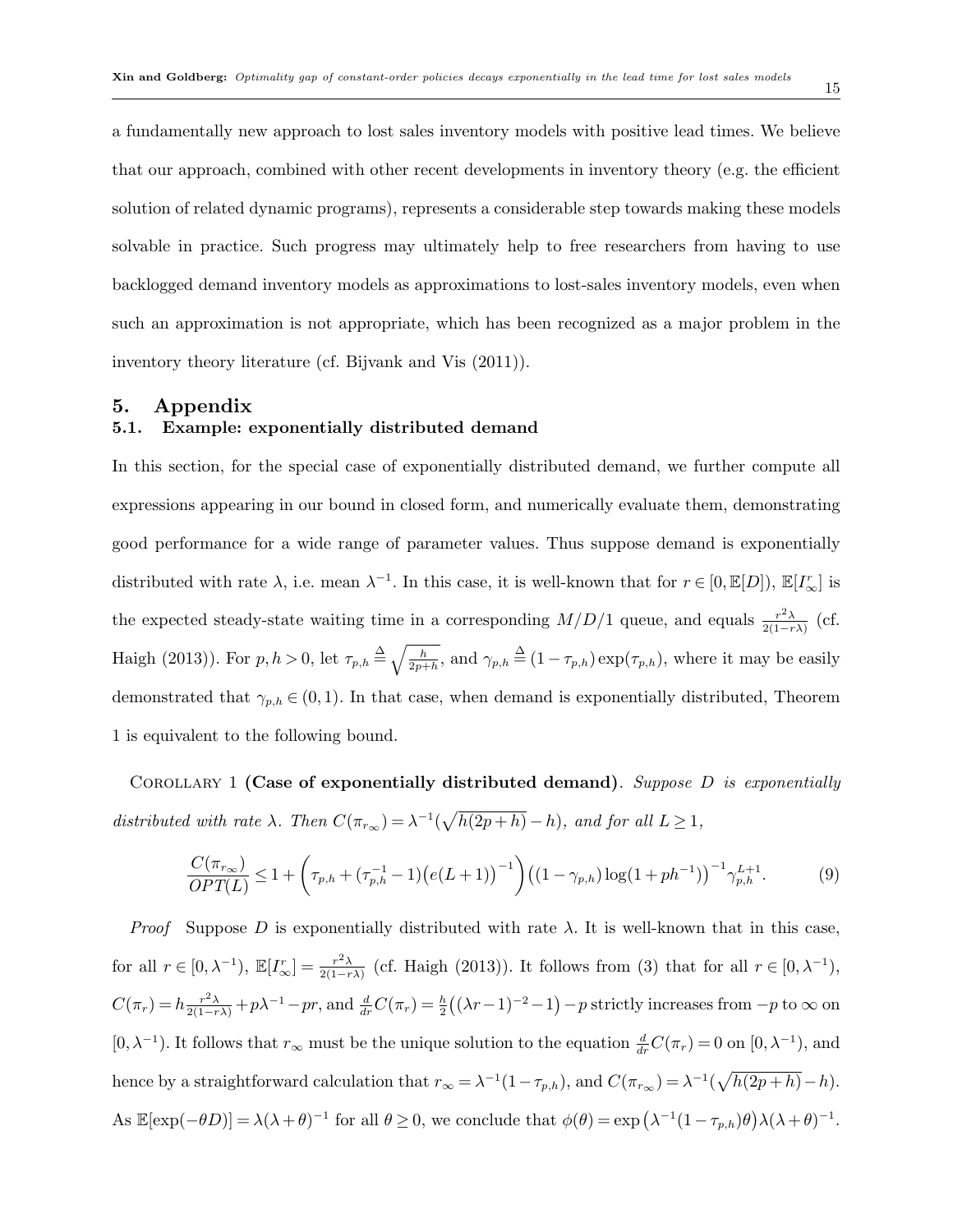It then follows from another straightforward calculation that  $\vartheta$  equals the unique solution to  $\frac{d}{d\theta}\phi(\theta) = 0$  on  $[0,\infty)$ ,  $\theta = \tau_{p,h}\lambda(1-\tau_{p,h})^{-1}$ , and  $\gamma = \gamma_{p,h} = (1-\tau_{p,h})\exp(\tau_{p,h})$ . It is easily calculated that  $Q = \lambda^{-1} \log(1 + p h^{-1})$ , and

$$
g = h \int_0^Q (Q - x) \lambda \exp(-\lambda x) dx + p \int_Q^\infty (x - Q) \lambda \exp(-\lambda x) dx = h \lambda^{-1} \log (1 + ph^{-1}).
$$

Combining the above with another straightforward calculation completes the proof.  $\Box$ 

Note that (9) does not depend on  $\lambda$ , which follows from the scaling properties of the exponential distribution. We now numerically evaluate (9) under different lost-demand penalty and lead time scenarios, with the holding cost fixed to 1, and present the results in Table 1.

| Evaluation of $(9)$ | $L=1$ |       |       |       |       |       |       | L=4   L=10   L=20   L=30   L=50   L=70   L=100 |
|---------------------|-------|-------|-------|-------|-------|-------|-------|------------------------------------------------|
| $p=1/4$             | 2.13  | 1.08  | 1.00  | 1.00  | 1.00  | 1.00  | 1.00  | 1.00                                           |
| $p=1$               | 3.36  | 1.89  | 1.15  | 1.01  | 1.00  | 1.00  | 1.00  | 1.00                                           |
| $p=4$               | 6.42  | 3.99  | 2.62  | 1.72  | 1.34  | 1.08  | 1.02  | 1.00                                           |
| $p=9$               | 12.26 | 6.77  | 4.43  | 3.12  | 2.45  | 1.73  | 1.38  | 1.15                                           |
| $p=39$              | 62.26 | 27.60 | 14.86 | 9.62  | 7.62  | 5.75  | 4.75  | 3.81                                           |
| $p=99$              | 204.5 | 85.21 | 41.77 | 24.43 | 18.20 | 12.92 | 10.49 | 8.49                                           |

Table 1 When  $h = 1$ , values of  $(9)$  under different p and L.

We note that consistent with Lemma 1, when  $\frac{p}{h}$  is small (i.e. less than or equal to 1), our bounds demonstrate an excellent performance by the constant-order policy even for lead times as small as 10. When  $\frac{p}{h}$  is moderate (i.e. less than or equal to 9), our bounds demonstrate a similarly good performance for lead times on the order of 70. Even when  $\frac{p}{h}$  is very large, our bounds still imply non-trivial performance guarantees, e.g. the constant-order policy is always within a factor of 4 of optimal when  $p = 39$  and  $L = 100$ . Note that combining (9) with our explicit evaluation of  $C(\pi_{r_{\infty}})$ yields tight bounds on  $\text{OPT}(L)$  whenever (9) is close to 1. For example, for  $p = \lambda = 1$ , our bounds imply that  $OPT(10) \in [.63, .73]$ .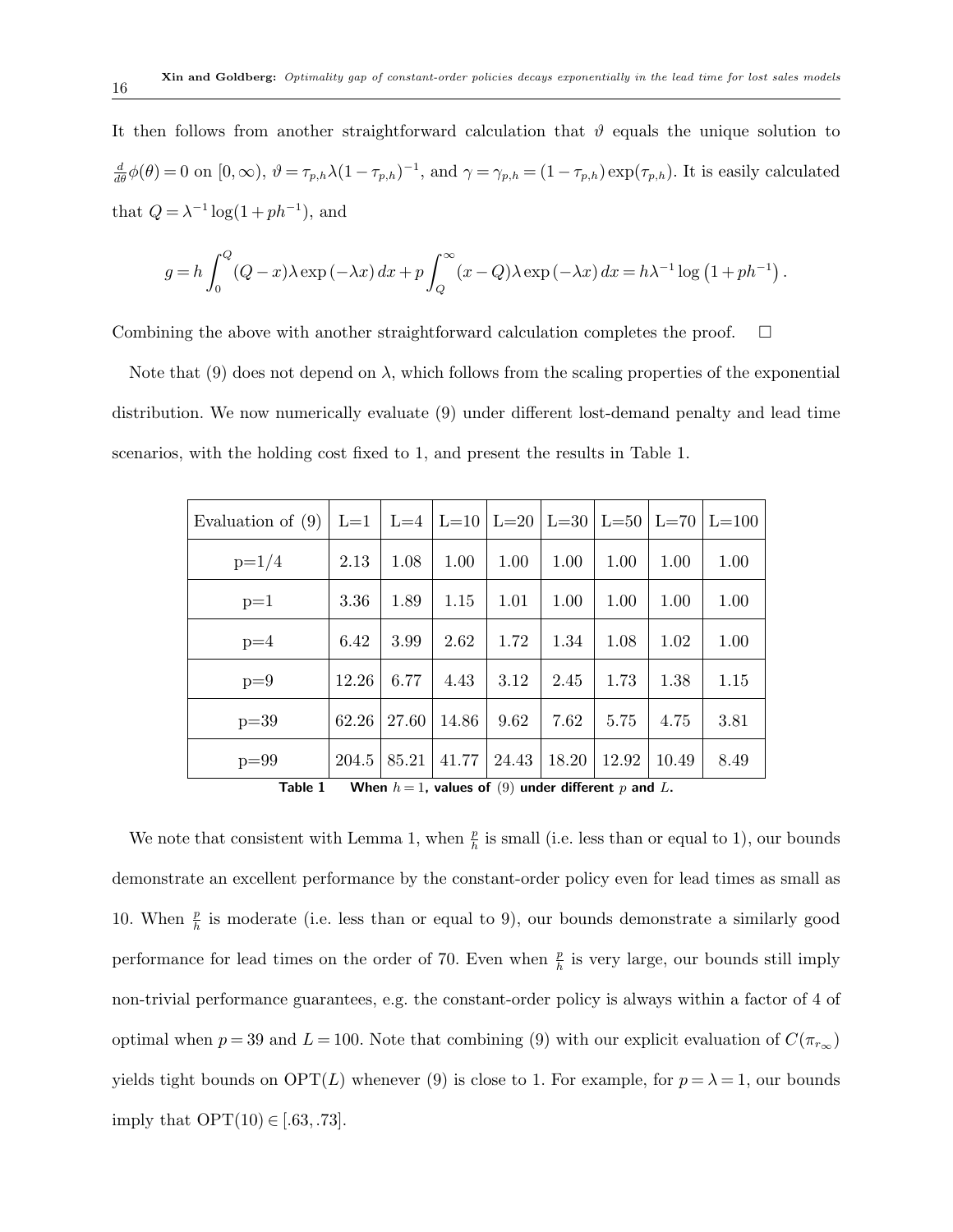#### 5.2. Proof of Lemma 1

*Proof of Lemma 1* Suppose  $\frac{p_1}{h_1} < \frac{p_2}{h_2}$  $\frac{p_2}{h_2}$ , and let  $r^i_{\infty} \in \arg\min_{0 \le r \le \mathbb{E}[D]} (h_i \mathbb{E}[I^r_{\infty}] + p_i \mathbb{E}[D] - p_i r),$  $i = 1, 2$ . From the respective optimality of  $r^1_{\infty}, r^2_{\infty}$ , we conclude that

$$
\mathbb{E}[I_{\infty}^{r_{\infty}^1}] + \frac{p_1}{h_1} \mathbb{E}[D] - \frac{p_1}{h_1} r_{\infty}^1 \leq \mathbb{E}[I_{\infty}^{r_{\infty}^2}] + \frac{p_1}{h_1} \mathbb{E}[D] - \frac{p_1}{h_1} r_{\infty}^2,
$$
  

$$
\mathbb{E}[I_{\infty}^{r_{\infty}^2}] + \frac{p_2}{h_2} \mathbb{E}[D] - \frac{p_2}{h_2} r_{\infty}^2 \leq \mathbb{E}[I_{\infty}^{r_{\infty}^1}] + \frac{p_2}{h_2} \mathbb{E}[D] - \frac{p_2}{h_2} r_{\infty}^1.
$$

Summing these two inequalities together implies  $\left(\frac{p_2}{p_2}\right)$  $\frac{p_2}{h_2} - \frac{p_1}{h_1}$  $h_1$  $(r_{\infty}^2 - r_{\infty}^1) \geq 0$ . It follows that  $r_{\infty}^2 \geq r_{\infty}^1$ , and for all  $\theta \ge 0$ ,  $\exp(\theta r_{\infty}^2) \mathbb{E}[\exp(-\theta D)] \ge \exp(\theta r_{\infty}^1) \mathbb{E}[\exp(-\theta D)]$ . Combining with the definition of  $\gamma$  completes the proof.  $\Box$ 

### 5.3. Proof of Theorem 2

Before providing a formal proof, we first provide an intuitive overview, noting that our proof is very similar to many proofs appearing in the literature in which one proves that a "small perturbation" of a given MDP has additional nice properties (cf. Filar (2007)). We proceed by constructing a sequence of random vectors, one for each sufficiently small  $\epsilon > 0$ , where the random vector ultimately chosen to satisfy the requirements of the theorem will be an appropriate subsequential weak limit (as  $\epsilon \downarrow 0$ ) of these vectors. Given such an  $\epsilon > 0$ , we will pick a sufficiently large time  $T_{\epsilon}$  s.t. the expected performance of  $\pi^{*,L}$  up to time  $T_{\epsilon}$  is "close" to OPT(L). We then construct a "modified Markov chain", which behaves very-much like  $\{(\mathbf{x}_t^{*,L}, I_t^{*,L}), t \geq 1\}$ , but has an extra "time-accounting" dimension (i.e. it will be  $(L+2)$ -dimensional instead of  $(L+1)$ -dimensional). This extra dimension will allow the chain (if initialized in a special restart state) to mimic  $\pi^{*,L}$ (started from an empty pipeline and zero inventory) for exactly  $T_{\epsilon}$  periods, then mimic a policy which orders nothing until the dimensions corresponding to the pipeline and inventory re-enter the  $(0,0)$  state, then enter a dummy state (in which it continues to mimic a policy which orders nothing) and stay for a geometrically distributed number of periods, and finally re-enter the special restart state and repeat the process. This will yield a regenerative process, which will have finite expected regeneration time "close" to  $T_{\epsilon}$  since the pipeline vector and inventory level are bounded by  $M_L$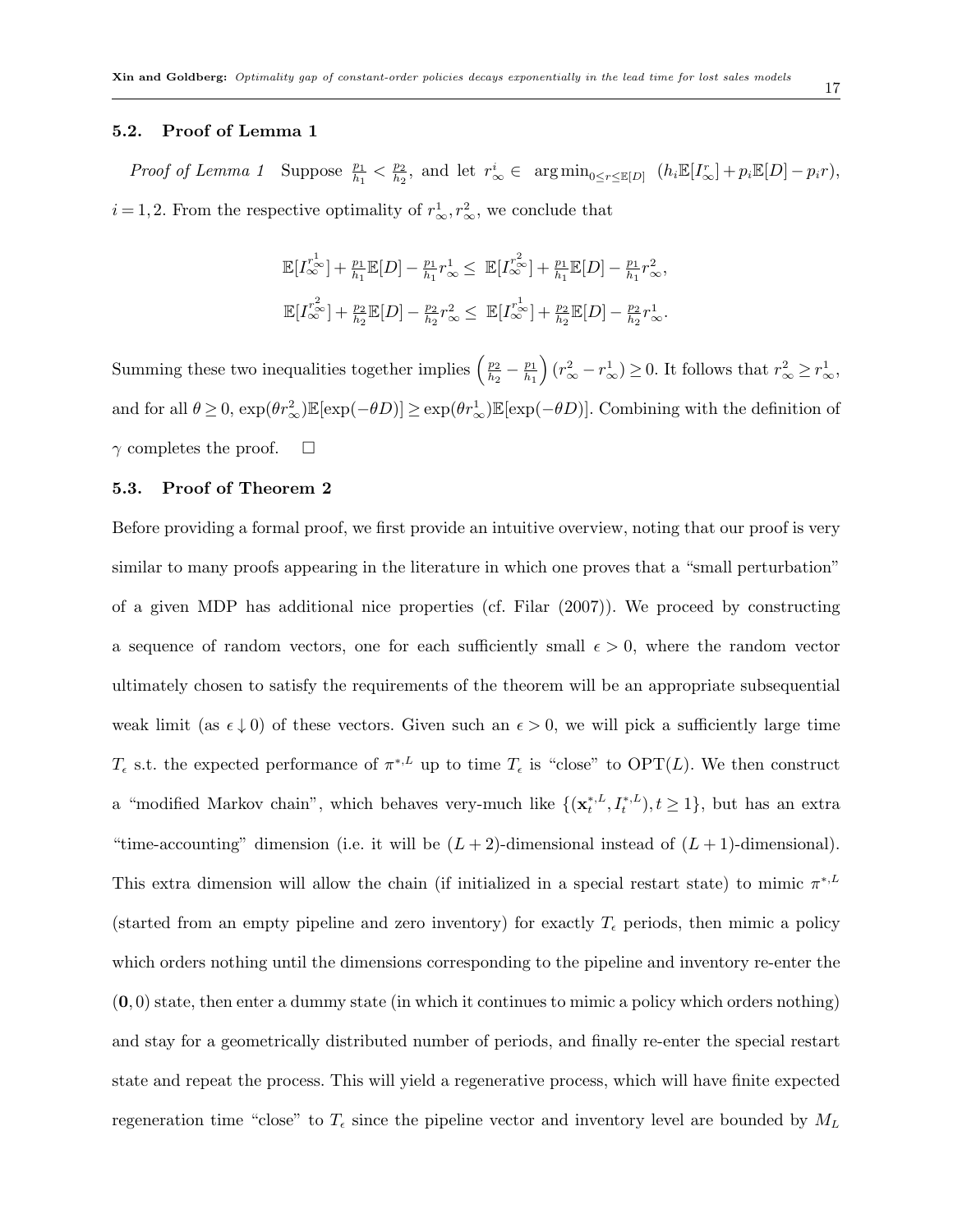under  $\pi^{*,L}$ , and which will be aperiodic due to the geometrically distributed number of visits to the dummy state. We will thus be able to prove, using standard results from the theory of regenerative processes, that this process has a steady-state distribution. Furthermore, our construction will ensure that the corresponding random vector has approximately (made precise in terms of  $\epsilon$ ) the desired features laid out in the statement of the theorem. We will then prove that this sequence of random vectors itself has a subsequential weak limit (along a subsequence of  $\epsilon$ 's converging to 0), which will satisfy the conditions of the theorem.

*Proof of Theorem 2* Recall that  $\text{OPT}(L) \geq g > 0$ . Similarly, as  $C(\pi_0) = p$ ,  $\text{OPT}(L) \leq p$ . Given any  $\epsilon \in (0, g)$ , we now construct a random vector  $(\chi^{\epsilon}_{\infty}, \mathcal{I}^{\epsilon}_{\infty})$  which satisfies (i) - (iii) (after replacing  $\chi^*$  and  $\mathcal{I}^*$  by  $\chi^{\epsilon}_{\infty}$  and  $\mathcal{I}^{\epsilon}_{\infty}$  in all relevant statements and expressions), and for which

$$
\left| h\mathbb{E}[\mathcal{I}_{\infty}^{\epsilon}] + p\mathbb{E}[D_1] - p\mathbb{E}[\chi_{1,\infty}^{\epsilon}] - \text{OPT}(L) \right| < \epsilon,
$$
\n(10)

i.e. (iv) is approximately satisfied. It follows from the definition of lim sup that there exists  $T_{\epsilon}$  $2(L + \frac{M_L}{\mathbb{E}[D]} + 2)(hM_L + (\mathbb{E}[D] + 1)p)\epsilon^{-1}$  s.t.  $(\text{OPT}(L) - \frac{\epsilon}{2})$  $\frac{\epsilon}{2} \big) T_{\epsilon} < \sum_{t=1}^{T_{\epsilon}} \mathbb{E} \left[ C_{t}^{\pi^{*,L}} \right]$  $\left| \sum_{t}^{\pi^{*,L}} \right| < (\text{OPT}(L) + \frac{\epsilon}{2})T_{\epsilon}.$ We now construct an  $(L+2)$ -dimensional non-negative discrete-time Markov process  $\{Y_t^{\epsilon}, t \geq 1\}$  =  $\{(\chi_t^{\epsilon}, \mathcal{I}_t^{\epsilon}, \tau_t^{\epsilon}), t \geq 1\}$ , where  $\chi_t^{\epsilon} = (\chi_{1,t}^{\epsilon}, \ldots, \chi_{L,t}^{\epsilon})$  is an *L*-dimensional random vector, and  $\mathcal{I}_t^{\epsilon}$  and  $\tau_t^{\epsilon}$  are both 1-dimensional r.v.s. Let  $\{B_t, t \geq 1\}$  denote an i.i.d. sequence of Bernoulli r.v.s, each of which equals 1 w.p.  $\frac{1}{2}$  and 0 w.p.  $\frac{1}{2}$ . Then  $\{Y_t^{\epsilon}, t \geq 1\}$  evolves as follows.  $\chi_1^{\epsilon} = 0, \mathcal{I}_1^{\epsilon} = 0, \tau_1^{\epsilon} = 1$ . For  $t \geq 1$ , the chain evolves as follows.  $\chi_{i,t+1}^{\epsilon} = \chi_{i+1,t}^{\epsilon}$  for  $i \in [1, L-1]$ , and  $\mathcal{I}_{t+1}^{\epsilon} = (\mathcal{I}_{t}^{\epsilon} + \chi_{1,t}^{\epsilon} - D_t)^+$ . If  $\tau_t^{\epsilon} \in [1, T_{\epsilon})$ , then  $\chi_{L,t+1}^{\epsilon} = f^{\pi^{*,L}}(\chi_t^{\epsilon}, \mathcal{I}_t^{\epsilon})$  and  $\tau_{t+1}^{\epsilon} = \tau_t^{\epsilon} + 1$ . If  $\tau_t^{\epsilon} = T_{\epsilon}$  and  $(\chi_t^{\epsilon}, \mathcal{I}_t^{\epsilon}) \neq (\mathbf{0}, 0)$ , then  $\chi_{L,t+1}^{\epsilon} = 0$  and  $\tau_{t+1}^{\epsilon} = T_{\epsilon}$ . If  $\tau_t^{\epsilon} = T_{\epsilon}$  and  $(\chi_t^{\epsilon}, \mathcal{I}_t^{\epsilon}) = (0, 0)$ , then  $\chi_{L,t+1}^{\epsilon} = 0$  and  $\tau_{t+1}^{\epsilon} = 0$ . If  $\tau_t^{\epsilon} = 0$ , then  $\chi_{L,t+1}^{\epsilon} = 0$  and  $\tau_{t+1}^{\epsilon} = B_t$ . One may easily verify the following properties of  $\{Y_t^{\epsilon}, t \geq 1\}$ . Let  $D'_1$  denote another r.v. distributed as D (independent of  $\{D_t, t \ge 1\}$ ),  $z(x) \stackrel{\Delta}{=} \mathbb{E}[h(x - D'_1)^+ + p(x - D'_1)^-]$ , and  $\hat{T}_{\epsilon}$  denote a r.v. distributed as the time between the chain's initial and second visit to  $(0, 0, 1)$ .

(a) It follows from a straightforward induction (essentially Lindley's recursion, cf. Goldberg et al. (2015)) that for all  $t \geq 1$ ,  $\mathcal{I}_{t+L}^{\epsilon} \sim \max_{j=0,...,L} \left( \sum_{i=1}^{j} (\chi_{L+1-i,t}^{\epsilon} - D_{t+L-i}) + \delta_{j,L} \mathcal{I}_{t}^{\epsilon} \right)$ .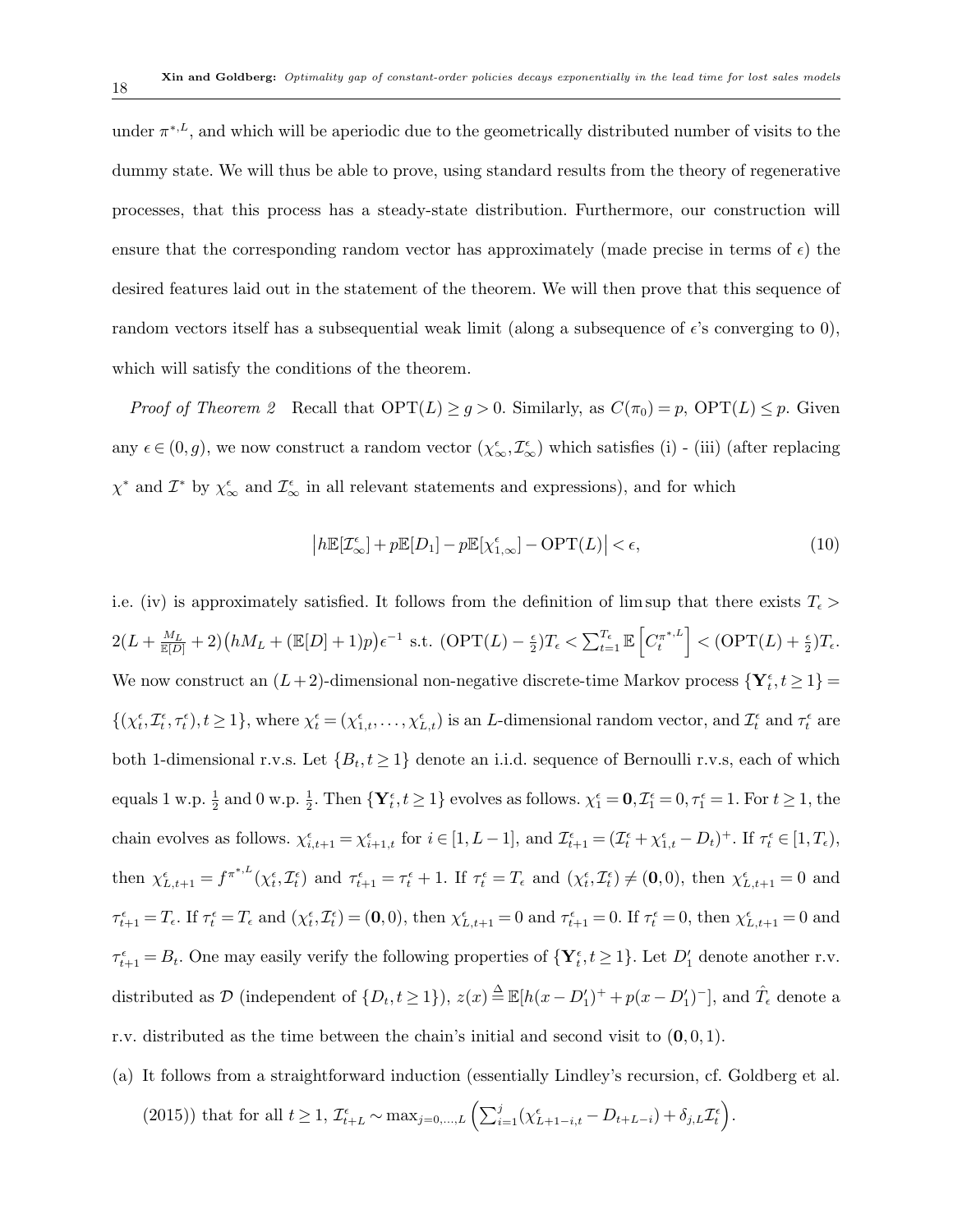- (b) It follows directly from the Markov chain dynamics that for all  $t \geq 1$ ,  $\mathbb{E}[\mathcal{I}_{t+1}^{\epsilon}] = \mathbb{E}[(\mathcal{I}_{t}^{\epsilon} + \chi_{1,t}^{\epsilon} \chi_{1,t}^{\epsilon})]$  $(D_t)^+$ , and thus  $\mathbb{E}[(\mathcal{I}_t^{\epsilon} + \chi_{1,t}^{\epsilon} - D_t)^-] = \mathbb{E}[\mathcal{I}_{t+1}^{\epsilon}] - \mathbb{E}[\mathcal{I}_t^{\epsilon}] + \mathbb{E}[D_t] - \mathbb{E}[\chi_{1,t}^{\epsilon}];$
- (c) It follows directly from the Markov chain dynamics that for all  $t \geq 1$ ,  $\chi_{i,t+1}^{\epsilon} \sim \chi_{i+1,t}^{\epsilon}$  for  $i \in$  $[1, L - 1].$
- (d) Conditional on the event  $\{Y_t^{\epsilon} = (0,0,1)\}\,$ , the joint distribution of  $\{Y_t^{\epsilon}, i \in [t, t + T_{\epsilon} 1]\}$  is identical to that of  $\{(\mathbf{x}_i^{*,L}, I_i^{*,L}, i), i \in [1, T_{\epsilon}]\}.$
- (e) Conditional on the event  $\{\tau_t^{\epsilon} = T_{\epsilon}\}\)$ , the expected number of time steps until the Markov chain next enters the state  $(0,0,0)$  is at most  $L + \frac{M_L}{\mathbb{E}[D]}$ . We note that this follows from  $(2)$ , combined with a straightforward application of Wald's identity and the fact that ordering nothing for L periods clears the pipeline vector.
- (f) Upon entering state  $(0, 0, 0)$ , the Markov chain remains in that state for a geometrically distributed number of time steps (with mean 2), and then transitions to state  $(0, 0, 1)$ .
- (g) W.p.1,  $\hat{T}_{\epsilon} \geq T_{\epsilon}$ , and  $\mathbb{E}[\hat{T}_{\epsilon}] T_{\epsilon} \leq L + \frac{M_L}{\mathbb{E}[D]} + 2$ . (h)  $0 \leq \mathbb{E}[\sum_{t=1}^{\hat{T}_{\epsilon}} z(\chi_{1,t}^{\epsilon} + \mathcal{I}_{t}^{\epsilon})] - \mathbb{E}[\sum_{t=1}^{T_{\epsilon}} z(\chi_{1,t}^{\epsilon} + \mathcal{I}_{t}^{\epsilon})] \leq (L + \frac{M_L}{\mathbb{E}[D]} + 2)(hM_L + p\mathbb{E}[D]).$

Combining  $(d)$  - (f) with the basic definitions associated with the theory of regenerative processes (here we refer the interested reader to Asmussen (2003) for an excellent overview), we conclude that  $\{Y_t^{\epsilon}, t \geq 1\}$  is a discrete-time aperiodic regenerative process, with regeneration points coinciding with visits to  $(0, 0, 1)$ . It thus follows from standard results in the theory of regenerative processes (cf. Asmussen (2003)) that  $\{Y_t^{\epsilon}, t \geq 1\}$  converges weakly (as  $t \to \infty$ ) to a limiting random vector  $\mathbf{Y}_{\infty}^{\epsilon} = (\chi_{\infty}^{\epsilon}, \mathcal{I}_{\infty}^{\epsilon}, \tau_{\infty}^{\epsilon})$ . That  $(\chi_{\infty}^{\epsilon}, \mathcal{I}_{\infty}^{\epsilon})$  satisfies (i) - (iii) then follows from (a) - (c). We now prove that  $(\chi^{\epsilon}_{\infty}, \mathcal{I}^{\epsilon}_{\infty})$  also satisfies (10). Again applying the standard theory of regenerative processes (cf. Asmussen (2003)), we conclude that  $\mathbb{E}[z(\chi_{1,\infty}^{\epsilon} + \mathcal{I}_{\infty}^{\epsilon})] = \frac{\mathbb{E}[\sum_{t=1}^{\hat{T}_{\epsilon}} z(\chi_{1,t}^{\epsilon} + \mathcal{I}_{t}^{\epsilon})]}{\mathbb{E}[\hat{T}_{t}]}$  $\frac{Z(X_1,t+Z_t)}{\mathbb{E}[\hat{T}_\epsilon]}$ . Combining with (a) - (h), the definition of  $T_{\epsilon}$ , and some straightforward algebra completes the proof of (10), and we omit the details. To complete the proof of the theorem, we observe that the sequence of probability measures corresponding to  $\{(\chi_\infty^{\frac{1}{n}}, \mathcal{I}_\infty^{\frac{1}{n}}), n \geq \lceil g^{-1} \rceil\}$  is tight since all associated random vectors have all components bounded in absolute value w.p.1 by  $M_L$ , where we refer the interested reader to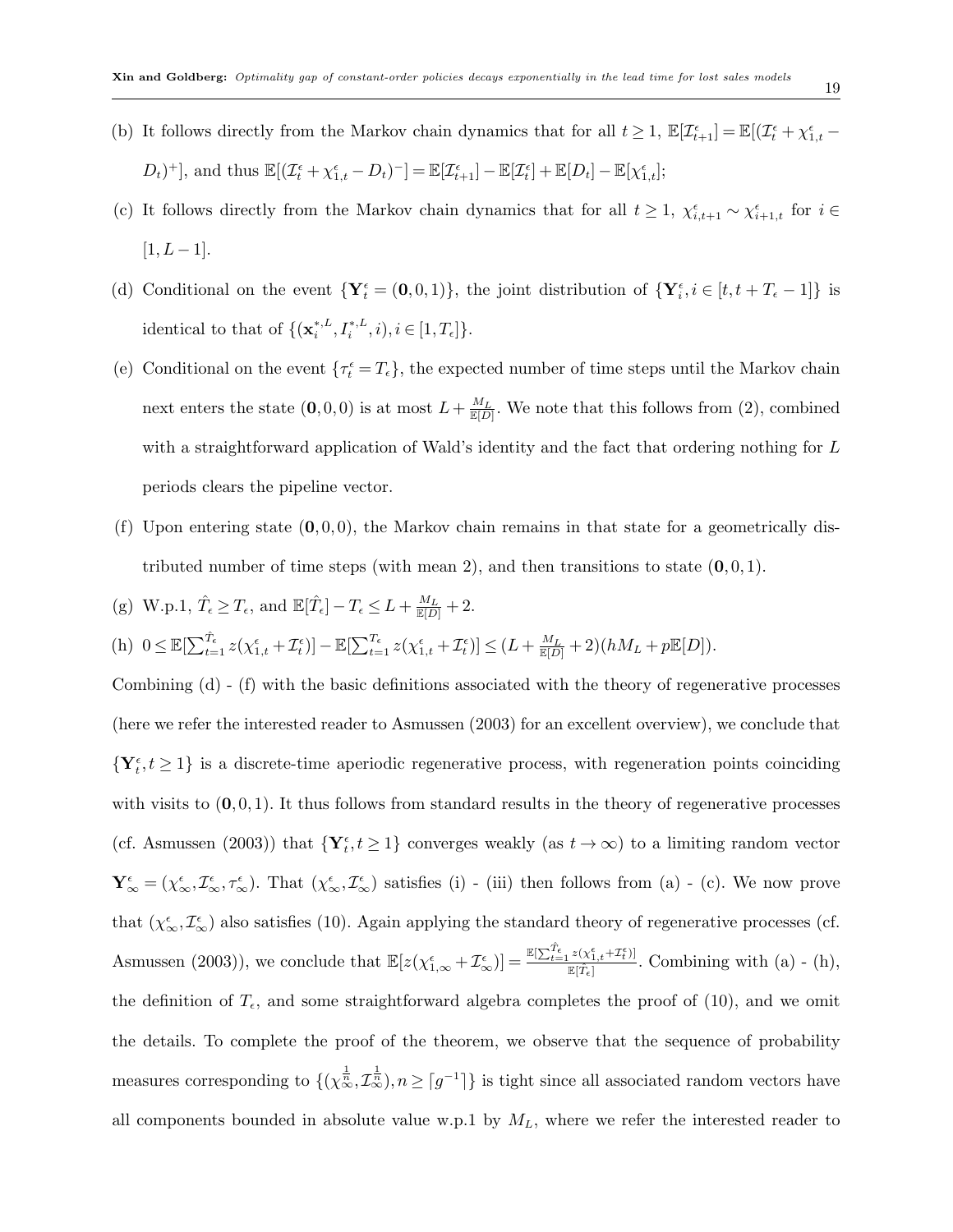Billingsley (2013) for a review of tightness and related notions. Thus this sequence of measures has at least one subsequence which converges weakly to some subsequential weak limit  $(\chi^*, \mathcal{I}^*)$ , which by the already proven properties of  $(\chi^{\frac{1}{n}}_{\infty}, \mathcal{I}_{\infty}^{\frac{1}{n}})$  and definition of weak limit will satisfy all required conditions of the theorem.  $\Box$ .

## 5.4. Proof of Lemma 4

*Proof of Lemma 4* Suppose for contradiction that there exists  $L \in [1,\infty)$  s.t.  $r_L < r_\infty$ . Note that in this case, both  $r_L, r_\infty \leq \mathbb{E}[D]$ , and thus by Lemma 3 both  $\mathbb{E}[I_\infty^{r_\infty}], \mathbb{E}[I_\infty^{r_L}] < \infty$ . From definitions and the associated respective optimality of  $r<sub>L</sub>, r<sub>\infty</sub>$ , we conclude that

$$
h\mathbb{E}[I_{\infty}^{r_{\infty}}]+p\mathbb{E}[D]-pr_{\infty}\leq h\mathbb{E}[I_{\infty}^{r_L}]+p\mathbb{E}[D]-pr_L,
$$
  

$$
h\mathbb{E}[I_{L}^{r_L}]+p\mathbb{E}[D]-pr_L\leq h\mathbb{E}[I_{L}^{r_{\infty}}]+p\mathbb{E}[D]-pr_{\infty}.
$$

Summing these two inequalities together implies that

$$
\mathbb{E}[I_\infty^{r_\infty}]+\mathbb{E}[I_L^{r_L}]\leq \mathbb{E}[I_\infty^{r_L}]+\mathbb{E}[I_L^{r_\infty}],
$$

which, by Lemma 3, is equivalent to

$$
\sum_{n=L+1}^{\infty} \frac{1}{n} \mathbb{E}\left[\left(nr_{\infty} - \sum_{i=1}^{n} D_i\right)^+\right] \leq \sum_{n=L+1}^{\infty} \frac{1}{n} \mathbb{E}\left[\left(nr_L - \sum_{i=1}^{n} D_i\right)^+\right] < \infty.
$$
 (11)

Here we note that the desired result intuitively follows from (11) and the monotonicity of the relevant functions, i.e. the fact that  $x > y$  implies  $\mathbb{E}\left[\left(nx - \sum_{i=1}^n D_i\right)^+\right] \geq \mathbb{E}\left[\left(ny - \sum_{i=1}^n D_i\right)^+\right]$ . However, we must rule out certain subtle problems that could potentially arise from the function  $\mathbb{E}\left[\left(nr-\sum_{i=1}^n D_i\right)^+\right]$  not being *strictly* monotonic in r, and proceed as follows. Definitions, nonnegativity, and the fact that  $r_L < r_\infty$ , together imply that

$$
\left(nr_{\infty}-\sum_{i=1}^{n}D_{i}\right)^{+}=\mathbb{I}\left(nr_{\infty}\geq\sum_{i=1}^{n}D_{i}\right)\left(nr_{\infty}-\sum_{i=1}^{n}D_{i}\right)
$$

$$
\geq\mathbb{I}\left(nr_{L}\geq\sum_{i=1}^{n}D_{i}\right)\left(nr_{\infty}-\sum_{i=1}^{n}D_{i}\right).
$$

Combining with (11), we conclude that

$$
\sum_{n=L+1}^{\infty} \frac{1}{n} \mathbb{E}\left[\mathbb{I}\left(nr_L \geq \sum_{i=1}^n D_i\right) \left(nr_\infty - \sum_{i=1}^n D_i\right)\right] \leq \sum_{n=L+1}^{\infty} \frac{1}{n} \mathbb{E}\left[\mathbb{I}\left(nr_L \geq \sum_{i=1}^n D_i\right) \left(nr_L - \sum_{i=1}^n D_i\right)\right] < \infty.
$$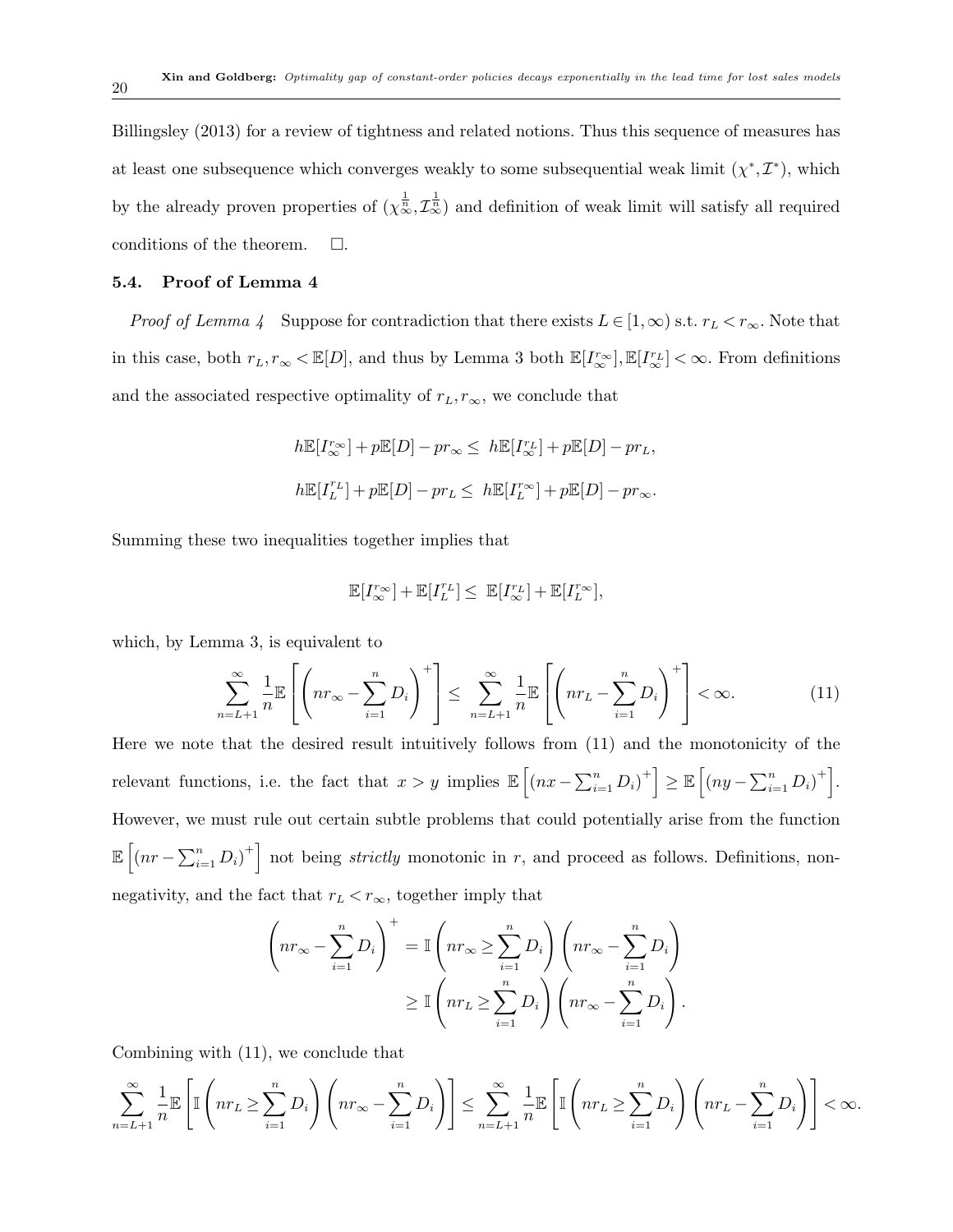It follows that

$$
\sum_{n=L+1}^{\infty} \frac{1}{n} \mathbb{E}\left[\mathbb{I}\left(nr_L \ge \sum_{i=1}^n D_i\right)(nr_{\infty} - nr_L)\right] \le 0.
$$

However, since by assumption  $nr_{\infty} - nr_{L} > 0$ , it follows from non-negativity that

$$
\sum_{n=L+1}^{\infty} \mathbb{E}\left[\mathbb{I}\left(nr_L \ge \sum_{i=1}^n D_i\right)\right] = 0,
$$

and thus  $\mathbb{P}(nr_L \geq \sum_{i=1}^n D_i) = 0$  for all  $n \geq L + 1$ . Further noting that  $\mathbb{P}(nr_L \geq \sum_{i=1}^n D_i) \geq$  $\mathbb{P}^n$   $(r_L \geq D_1)$ , we conclude that  $\mathbb{P}(r_L \geq D_1) = 0$ . It follows that  $\mathbb{E}[I_{\infty}^{r_L}] = \mathbb{E}[I_L^{r_L}] = 0$ , and thus by (3),  $C(\pi_{r_L}) = C_L(r_L)$ . Combining with Lemma 2, which implies that  $C_L(r_L) \leq C(\pi_{r_\infty})$ , and the optimality of  $r_{\infty}$ , we conclude that  $r_L \in \arg \min_{0 \le r \le E[D]} C(\pi_r)$ . However, as  $r_{\infty}$  is by definition the infimum of  $\arg \min_{0 \le r \le E[D]} C(\pi_r)$ , the fact that  $r_L < r_\infty$  thus yields a contradiction, completing the proof.  $\square$ 

### 5.5. Proof of Lemma 5

*Proof of Lemma 5* Since  $r_{\infty} < \mathbb{E}[D]$ , there exists  $\delta > 0$  s.t.  $r_{\infty} + \epsilon < \mathbb{E}[D]$  for all  $\epsilon \in [0, \delta]$ . Let us fix any such  $\epsilon > 0$ . The definition and associated optimality of  $r_{\infty}$  implies that  $C(\pi_{r_{\infty}}) \leq C(\pi_{r_{\infty}+\epsilon})$ . Combining with Lemma 3 and (3), we conclude that

$$
h\sum_{n=1}^{\infty} \frac{1}{n} \mathbb{E}\left[\mathbb{I}\left(nr_{\infty} \geq \sum_{i=1}^{n} D_{i}\right)\left(nr_{\infty} - \sum_{i=1}^{n} D_{i}\right)\right]
$$

is at most

$$
h\sum_{n=1}^{\infty}\frac{1}{n}\mathbb{E}\left[\mathbb{I}\left(n(r_{\infty}+\epsilon)\geq\sum_{i=1}^{n}D_{i}\right)\left(n(r_{\infty}+\epsilon)-\sum_{i=1}^{n}D_{i}\right)\right]-p\epsilon.
$$

Combining with the fact that

$$
\mathbb{I}\left(nr_{\infty}\geq \sum_{i=1}^{n}D_{i}\right)\left(nr_{\infty}-\sum_{i=1}^{n}D_{i}\right)\geq \mathbb{I}\left(n(r_{\infty}+\epsilon)\geq \sum_{i=1}^{n}D_{i}\right)\left(nr_{\infty}-\sum_{i=1}^{n}D_{i}\right),
$$

it follows that

$$
h\sum_{n=1}^{\infty}\frac{1}{n}\mathbb{E}\left[\mathbb{I}\left(n(r_{\infty}+\epsilon)\geq\sum_{i=1}^{n}D_{i}\right)\left(nr_{\infty}-\sum_{i=1}^{n}D_{i}\right)\right]
$$

is at most

$$
h\sum_{n=1}^{\infty}\frac{1}{n}\mathbb{E}\left[\mathbb{I}\left(n(r_{\infty}+\epsilon)\geq \sum_{i=1}^{n}D_{i}\right)\left(n(r_{\infty}+\epsilon)-\sum_{i=1}^{n}D_{i}\right)\right]-p\epsilon.
$$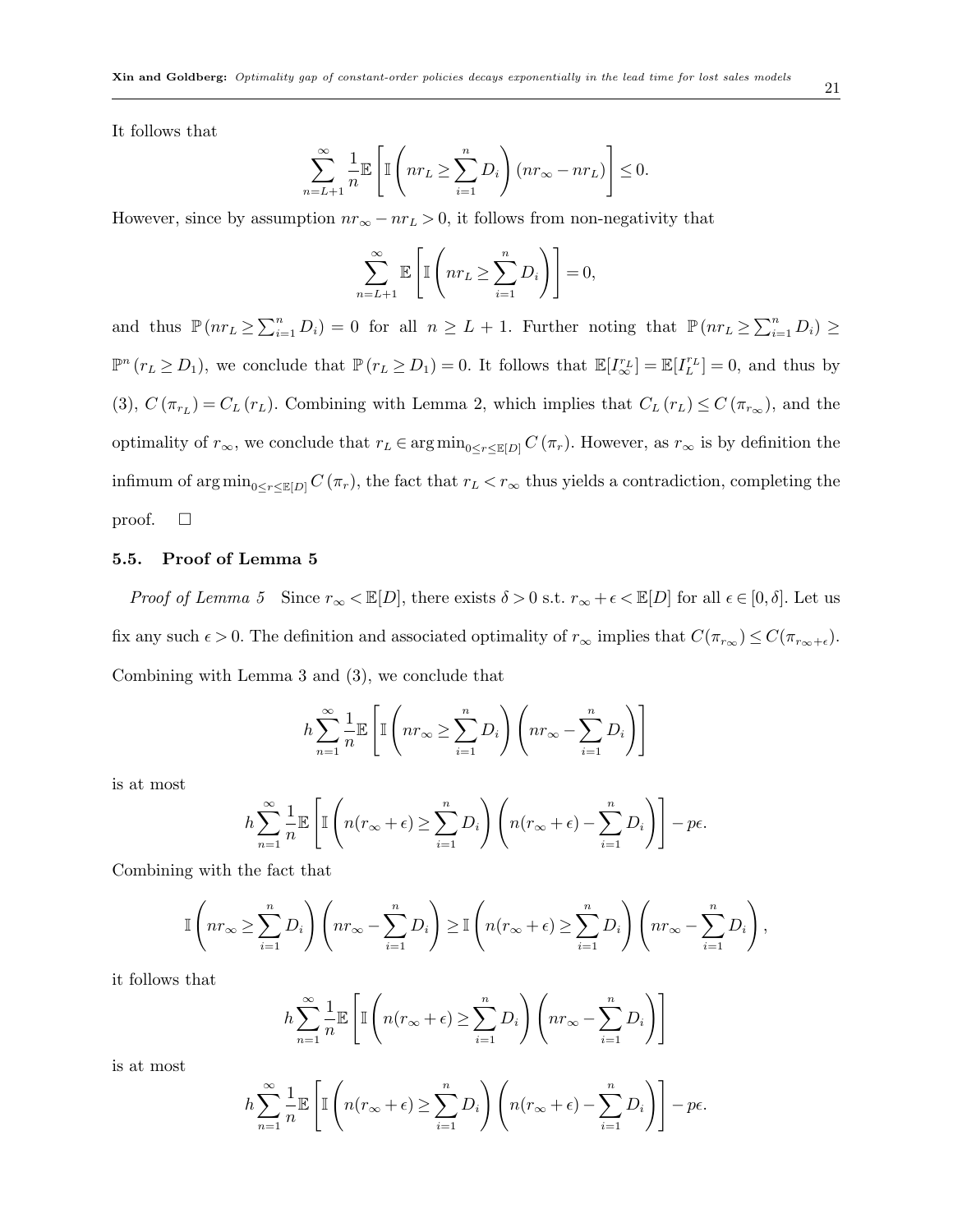Equivalently (as all relevant sums are finite)

$$
\sum_{n=1}^{\infty} \mathbb{P}\left(n(r_{\infty} + \epsilon) \ge \sum_{i=1}^{n} D_i\right) \ge \frac{p}{h}.
$$

As this holds for all sufficiently small  $\epsilon$ , the only remaining step is to demonstrate validity at  $\epsilon = 0$ . By monotonicity, for each fixed n and all  $\epsilon \in [0, \delta],$ 

$$
\mathbb{P}\left(n(r_{\infty}+\epsilon)\geq \sum_{i=1}^n D_i\right)\leq \mathbb{P}\left(n(r_{\infty}+\delta)\geq \sum_{i=1}^n D_i\right).
$$

Furthermore, since  $r_{\infty} + \delta \lt \mathbb{E}[D]$ , for any fixed  $\nu > 0$ , there exists  $M_{\nu} < \infty$  (depending only on  $\nu,\mathcal{D},r_\infty,\delta)$  s.t.

$$
\sum_{n=M_{\nu}+1}^{\infty} \mathbb{P}\left(n(r_{\infty}+\delta) \geq \sum_{i=1}^{n} D_i\right) \leq \nu.
$$

Indeed, the above follows from a standard argument (the details of which we omit) in which each term is bounded using Chernoff's inequality, and the terms are summed as an infinite series (cf. Deuschel and Stroock (1989)). Combining the above, we conclude that for all  $\nu > 0$ , and  $\epsilon \in (0, \delta]$ ,

$$
\sum_{n=1}^{M_{\nu}} \mathbb{P}\left(n(r_{\infty} + \epsilon) \ge \sum_{i=1}^{n} D_i\right) \ge \frac{p}{h} - \nu.
$$

As  $\mathbb{P}(nx \geq \sum_{i=1}^{n} D_i)$  is a right-continuous function of x (by the right-continuity of cumulative distribution functions), it follows that  $\sum_{n=1}^{M_{\nu}} \mathbb{P}(nx \geq \sum_{i=1}^{n} D_i)$  is similarly right-continuous in x. Right-continuity at  $\epsilon = 0$  follows, and we conclude that

$$
\sum_{n=1}^{M_{\nu}} \mathbb{P}\left(nr_{\infty} \geq \sum_{i=1}^{n} D_{i}\right) \geq \frac{p}{h} - \nu.
$$

As this holds for all  $\nu$ , letting  $\nu \downarrow 0$  completes the proof.  $\Box$ 

## Acknowledgments

The authors thank Maury Bramson, Jim Dai, Bruce Hajek, Nir Halman, Tim Huh, Ganesh Janakiraman, Dmitriy A. Katz-Rogozhnikov, Retsef Levi, Yingdong Lu, Marty Reiman, Alan Scheller-Wolf, Mayank Sharma, Mark Squillante, Kai Wang, Jiawei Zhang, and Paul Zipkin for several stimulating discussions. David A. Goldberg also gratefully acknowledges support from NSF grant no. 1453929.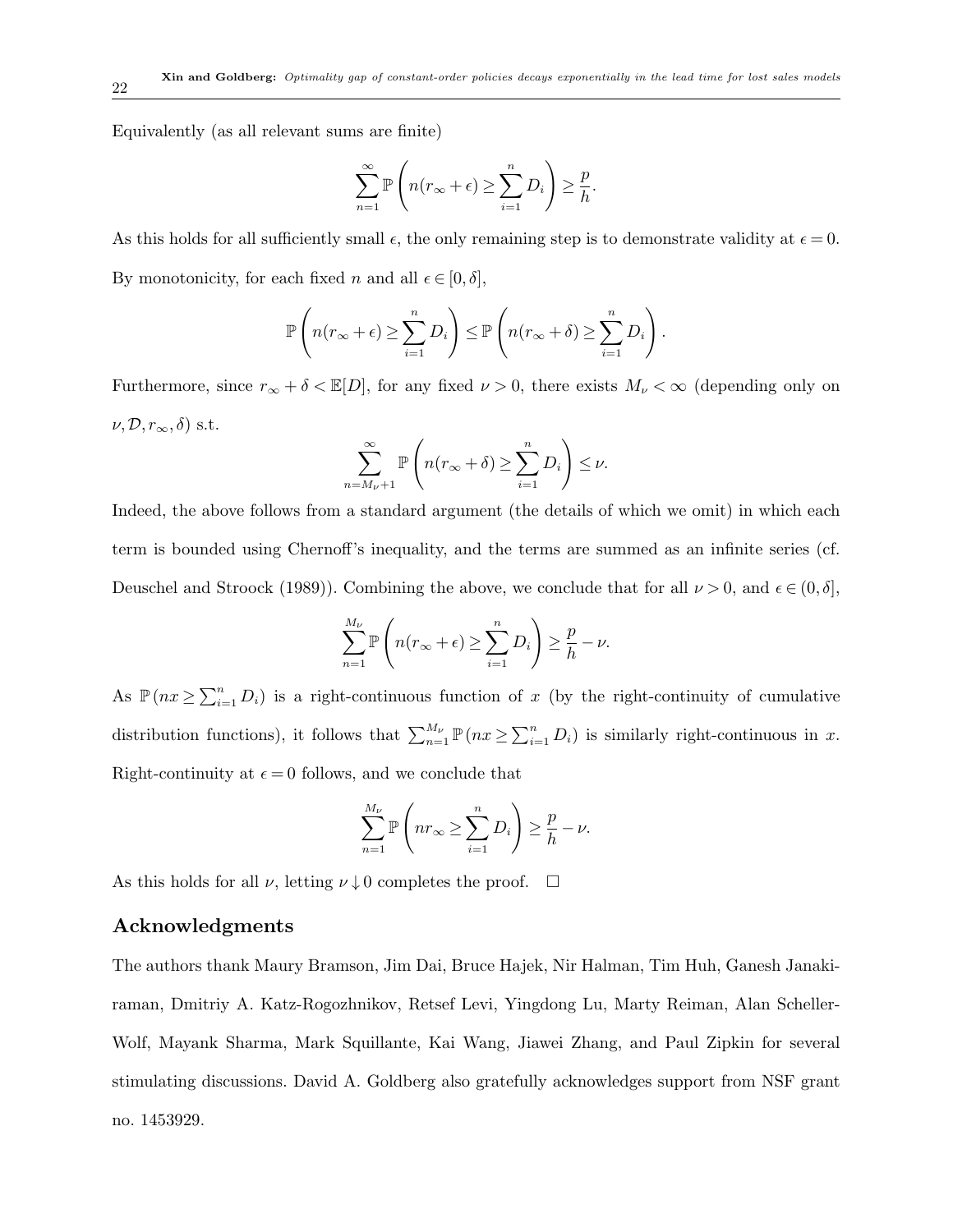# References

- Arapostathis, A., V. Borkar, E. Fernandez-Gaucherand, M. Ghosh, S. Marcus. 1993. Discrete-time controlled Markov processes with average cost criterion: a survey. SIAM Journal on Control and Optimization. 31(2) 282-344.
- Asmussen, S. 2003. Applied probability and queues. Second ed., Springer.
- Bijvank, M., I.F.A. Vis. 2011. Lost-sales inventory theory: A review. European Journal of Operations Research. 215 1-13.
- Billingsley, P. 2013. Convergence of probability measures. John Wiley and Sons.
- Chen, W., M. Dawande, G. Janakiraman. 2014. Fixed-Dimensional Stochastic Dynamic Programs: An Approximation Scheme and an Inventory Application. Operations Research. **62**(1) 81-103.
- Deuschel, J-D., D. W. Stroock. 1989. Large deviations. Academic Press, Boston.
- Dudley, R. 2002. Real Analysis and Probability. Cambridge University Press, Cambridge, UK.
- Filar, J. 2007. Controlled Markov chains, graphs and Hamiltonicity. Now Publishers Inc.
- Folland, G. B. 1999. Real Analysis: Modern Techniques and Their Applications. Second Edition, Wiley.
- Goldberg, D.A., D. A. Katz-Rogozhnikov, Y. Lu, M. Sharma, M. S. Squillante. 2015. Asymptotic optimality of constant-order policies for lost sales inventory models with large lead times. Accepted to Mathematics of Operations Research.
- Haigh, J. 2013. Probability Models. Springer, London.
- Hajek, B. 1983. The proof of a folk theorem on queueing delay with applications to routing in networks. *Journal of the ACM.* **30**(4) 834-851.
- Halman, N., D. Klabjan, M. Mostagir, J. Orlin, D. Simchi-Levi. 2009. A Fully Polynomial Time Approximation Scheme for Single-Item Inventory Control with Discrete Demand. Mathematics of Operations Research. 34 674-685.
- Halman, N., J. Orlin, D. Simchi-Levi. 2012. Approximating the nonlinear newsvendor and single-item stochastic lot-sizing problems when data is given by an oracle. Operations Research.  $60(2)$  429-446.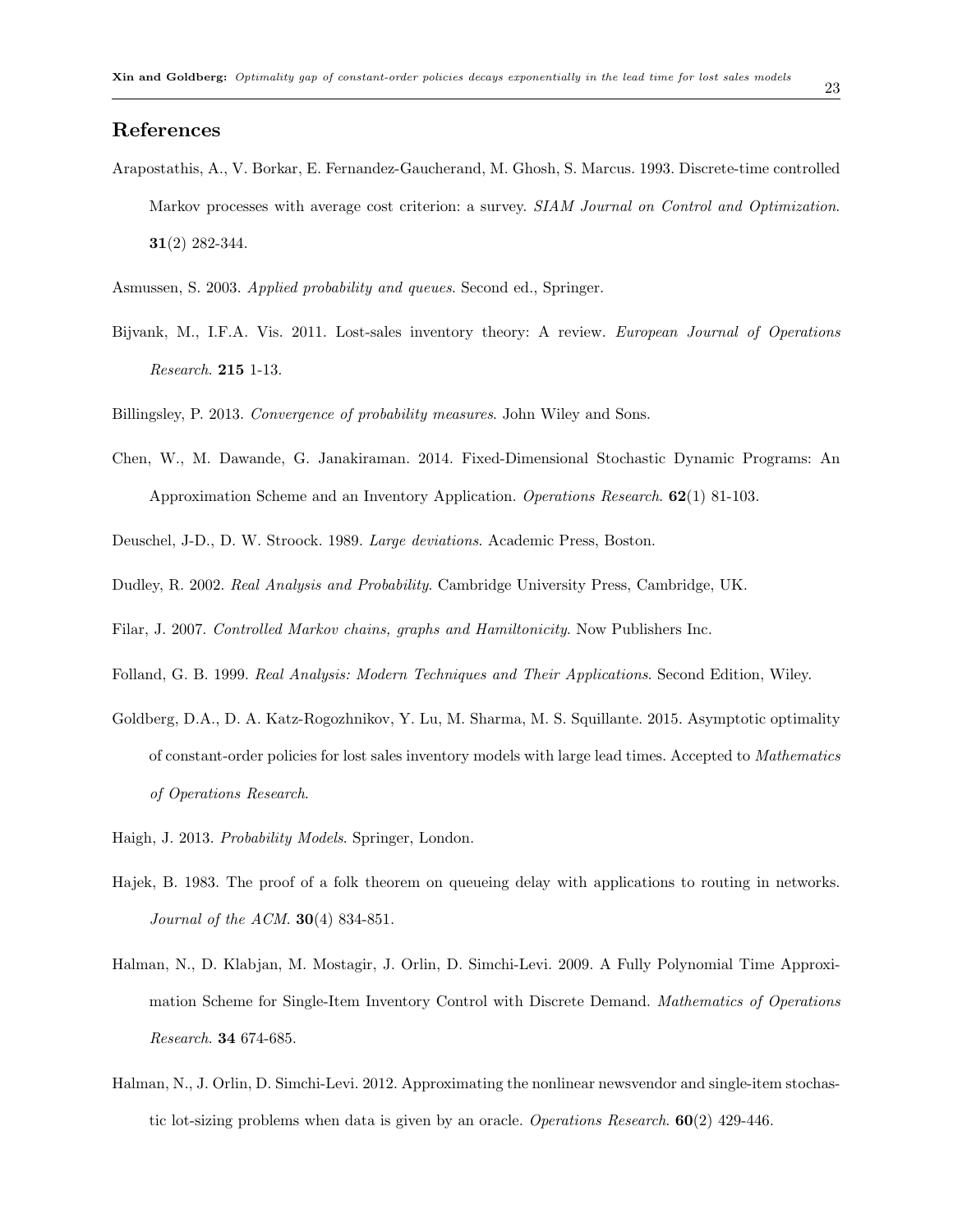- Huh, W.T., G. Janakiraman, J.A. Muckstadt, P. Rusmevichientong. 2009. Asymptotic optimality of orderup-to policies in lost sales inventory systems. Management Science. 55(3) 404-420.
- Huh, W.T., G. Janakiraman, M. Nagarajan. 2011. Average cost single-stage inventory models: an analysis using a vanishing discount approach. Operations Research.  $59(1)$  143-155.
- Humblet, P. A. 1982. Determinism minimizes waiting time in queues. Technical report. MIT Laboratory for Information and Decision Systems. LIDS-P-1207.
- Iglehart, D. L. 1963. Optimality of (s, S) policies in the infinite horizon dynamic inventory problem. Management Science. 9(2) 259-267.
- Janakiraman, G., S. Seshadri, G. Shanthikumar. 2007. A comparison of the optimal costs of two canonical inventory systems. Operations Research. 55(5) 866-875.
- Karlin, S., H. Scarf. 1958. Inventory models of the Arrow-Harris-Marschak type with time lag. K. Arrow, S. Karlin, H. Scarf (Eds.), Studies in the Mathematical Theory of Inventory and Production, Stanford University Press, Stanford, CA, 155-178.
- Kingman, J.F.C. 1962. Some inequalities for the queue  $GI/G/1$ . Biometrika 49 315-324.
- Levi, R., G. Janakiraman, M. Nagarajan. 2008. A 2-approximation algorithm for stochastic inventory control models with lost-sales. Mathematics of Operations Research. 33(2) 351-374.
- Lu, Y., M. Squillante, D. Yao. 2012. Matching Supply and Demand Asymptotics and Insights. Preprint.
- Morton, T. E. 1969. Bounds on the solution of the lagged optimal inventory equation with no demand backlogging and proportional costs. SIAM Review. 11(4) 572-596.
- Reiman, M.I. 2004. A new simple policy for a continuous review lost-sales inventory model. Unpublished manuscript.
- Scarf, H. 1960. The Optimality of  $(s, S)$  Policies in the Dynamic Inventory Problem. *Mathematical Methods* in the Social Sciences. Stanford University Press. 196-202.
- Veinott, Jr., A. F. 1966. On the optimality of (s, S) inventory policies: new conditions and a new proof. SIAM Journal on Applied Mathematics. 14 1067-1083.

Zipkin, Paul. 2000. Foundations of inventory management. Vol. 2. New York: McGraw-Hill.